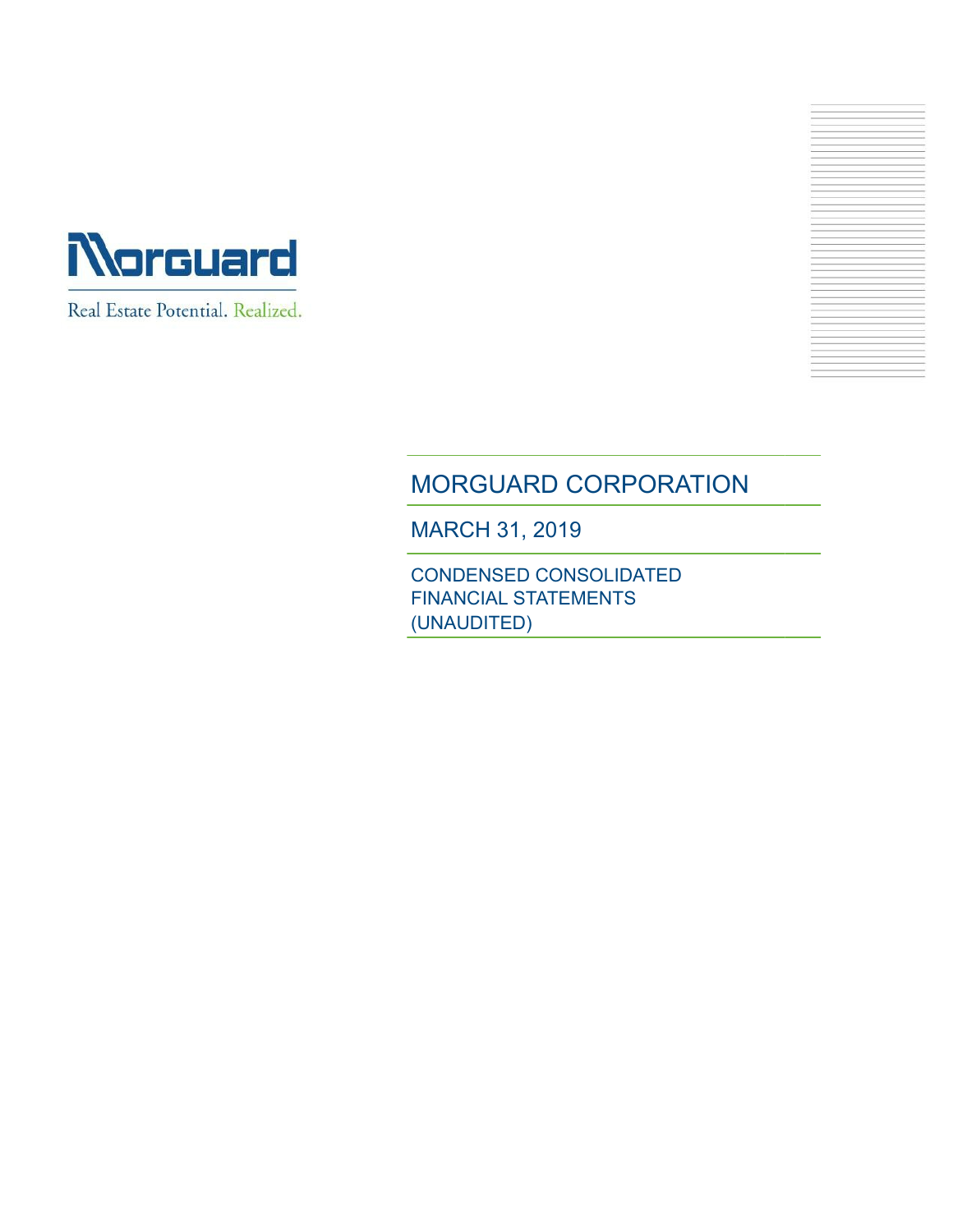# BALANCE SHEETS

In thousands of Canadian dollars

| As at                                       | <b>Note</b> | <b>March 31, 2019</b> | December 31, 2018 |
|---------------------------------------------|-------------|-----------------------|-------------------|
| <b>ASSETS</b>                               |             |                       |                   |
| <b>Non-current assets</b>                   |             |                       |                   |
| Real estate properties                      | 5           | \$9,746,826           | \$9,645,596       |
| Hotel properties                            | 6           | 660,817               | 666,078           |
| Equity-accounted and other fund investments | 7           | 285,024               | 281,464           |
| Other assets                                | 8           | 296,602               | 285,103           |
|                                             |             | 10,989,269            | 10,878,241        |
| <b>Current assets</b>                       |             |                       |                   |
| Mortgages and loans receivable              |             | 1,658                 | 1,686             |
| Amounts receivable                          |             | 81,663                | 76,879            |
| Prepaid expenses and other                  |             | 33,170                | 15,551            |
| Cash                                        |             | 138,957               | 110,401           |
|                                             |             | 255,448               | 204,517           |
|                                             |             | \$11,244,717          | \$11,082,758      |
| <b>LIABILITIES AND EQUITY</b>               |             |                       |                   |
| <b>Non-current liabilities</b>              |             |                       |                   |
| Mortgages payable                           | 9           | \$3,512,504           | \$3,573,185       |
| Unsecured debentures                        | 10          | 821,545               | 597,697           |
| Convertible debentures                      | 11          | 191,933               | 225,936           |
| Lease liabilities                           | 13          | 167,827               | 9,754             |
| Morguard Residential REIT Units             | 12          | 446,816               | 417,481           |
| Deferred income tax liabilities             |             | 724,154               | 717,943           |
|                                             |             | 5,864,779             | 5,541,996         |
| <b>Current liabilities</b>                  |             |                       |                   |
| Mortgages payable                           | 9           | 744,908               | 789,516           |
| Convertible debentures                      | 11          | 39,636                | 2,063             |
| Loans payable                               | 21          | 39,294                | 60,309            |
| Accounts payable and accrued liabilities    | 14          | 264,641               | 234,916           |
| <b>Bank indebtedness</b>                    | 15          | 55,193                | 225,160           |
|                                             |             | 1,143,672             | 1,311,964         |
| <b>Total liabilities</b>                    |             | 7,008,451             | 6,853,960         |
|                                             |             |                       |                   |
| <b>EQUITY</b>                               |             |                       |                   |
| Shareholders' equity                        |             | 3,442,184             | 3,431,366         |
| Non-controlling interest                    |             | 794,082               | 797,432           |
| <b>Total equity</b>                         |             | 4,236,266             | 4,228,798         |
|                                             |             | \$11,244,717          | \$11,082,758      |

#### **Contingencies** 25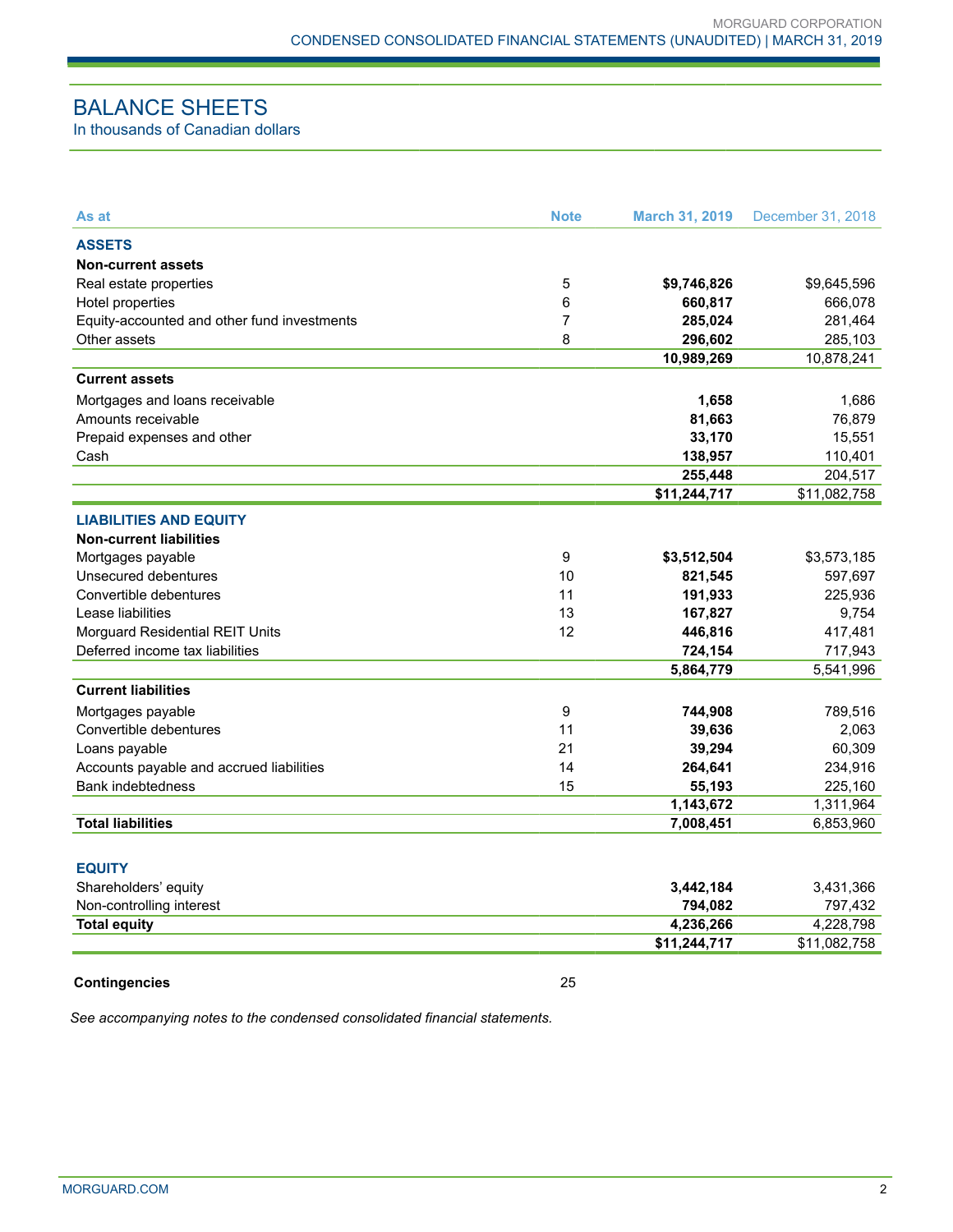# STATEMENTS OF INCOME

In thousands of Canadian dollars, except per common share amounts

| For the three months ended March 31          | <b>Note</b>    | 2019      | 2018      |
|----------------------------------------------|----------------|-----------|-----------|
| Revenue from real estate properties          | 17             | \$219,840 | \$203,839 |
| Revenue from hotel properties                | 17             | 53,627    | 53,852    |
| Property operating expenses                  |                |           |           |
| Property operating costs                     |                | (45, 844) | (44, 199) |
| <b>Utilities</b>                             |                | (15, 763) | (15, 173) |
| Realty taxes                                 |                | (62, 772) | (55, 804) |
| Hotel operating expenses                     |                | (44, 514) | (42, 770) |
| Net operating income                         |                | 104,574   | 99,745    |
| <b>OTHER REVENUE</b>                         |                |           |           |
| Management and advisory fees                 | 17             | 11,651    | 14,437    |
| Interest and other income                    |                | 4,036     | 1,440     |
| Sales of product and land                    |                | 1,491     | 1,250     |
|                                              |                | 17,178    | 17,127    |
| <b>EXPENSES</b>                              |                |           |           |
|                                              | 18             |           |           |
| Interest                                     |                | 59,047    | 50,051    |
| Property management and corporate            |                | 27,532    | 22,428    |
| Cost of sales of product and land            |                | 1,128     | 852       |
| Amortization of hotel properties             | 6              | 6,772     | 6,512     |
| Amortization of capital assets and other     |                | 2,017     | 1,624     |
|                                              |                | 96,496    | 81,467    |
| <b>OTHER INCOME (EXPENSE)</b>                |                |           |           |
| Fair value gain (loss), net                  | 19             | 20,956    | 96,007    |
| Equity income from investments               | $\overline{7}$ | 1,446     | 589       |
| Other income (expense)                       | 20             | 185       | 2,199     |
|                                              |                | 22,587    | 98,795    |
| Income before income taxes                   |                | 47,843    | 134,200   |
| Provision for income taxes                   | 22             |           |           |
| Current                                      |                | 1,138     | 1,682     |
| Deferred                                     |                | 7,746     | 7,493     |
|                                              |                | 8,884     | 9,175     |
| Net income for the period                    |                | \$38,959  | \$125,025 |
| Net income attributable to:                  |                |           |           |
| Common shareholders                          |                | \$33,486  | \$116,608 |
| Non-controlling interest                     |                | 5,473     | 8,417     |
|                                              |                | \$38,959  | \$125,025 |
| Net income per common share attributable to: |                |           |           |
| Common shareholders - basic and diluted      | 23             | \$2.97    | \$10.10   |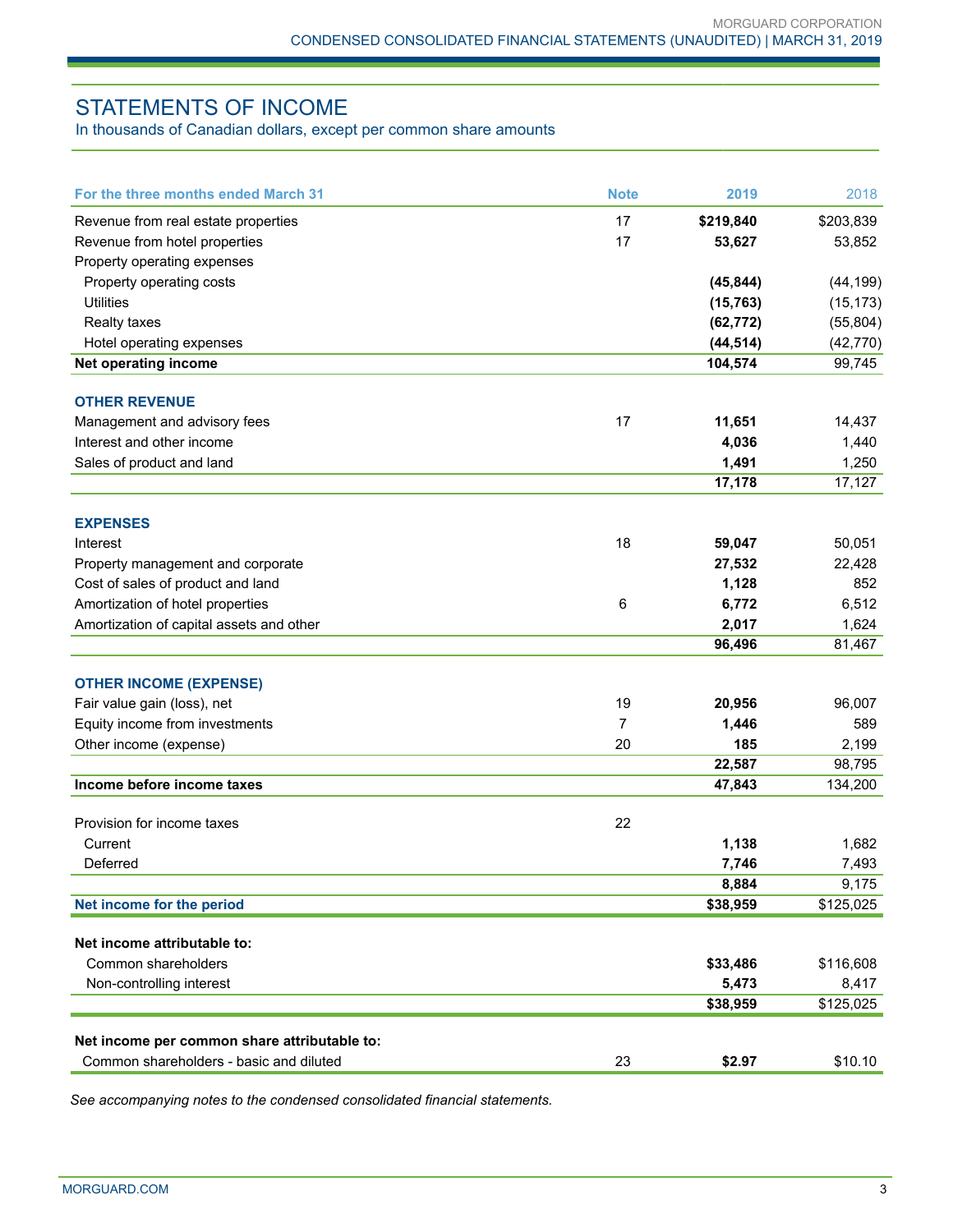# STATEMENTS OF COMPREHENSIVE INCOME

In thousands of Canadian dollars

| For the three months ended March 31                             | 2019      | 2018      |
|-----------------------------------------------------------------|-----------|-----------|
| Net income for the period                                       | \$38,959  | \$125,025 |
| <b>OTHER COMPREHENSIVE INCOME (LOSS)</b>                        |           |           |
| Items that may be reclassified subsequently to net income:      |           |           |
| Unrealized foreign currency translation gain (loss)             | (29, 472) | 34,920    |
| Gain on interest rate swap agreement                            |           | 89        |
|                                                                 | (29, 472) | 35,009    |
| Deferred income tax recovery (provision)                        | 92        | (285)     |
|                                                                 | (29, 380) | 34,724    |
| Items that will not be reclassified subsequently to net income: |           |           |
| Actuarial gain on defined benefit pension plans                 | 10,676    | 3,873     |
| Deferred income tax provision                                   | (2,830)   | (1,028)   |
|                                                                 | 7,846     | 2,845     |
| Other comprehensive income (loss)                               | (21, 534) | 37,569    |
| Total comprehensive income for the period                       | \$17,425  | \$162,594 |
| Total comprehensive income attributable to:                     |           |           |
| Common shareholders                                             | \$13,800  | \$151,690 |
| Non-controlling interest                                        | 3,625     | 10,904    |
|                                                                 | \$17,425  | \$162,594 |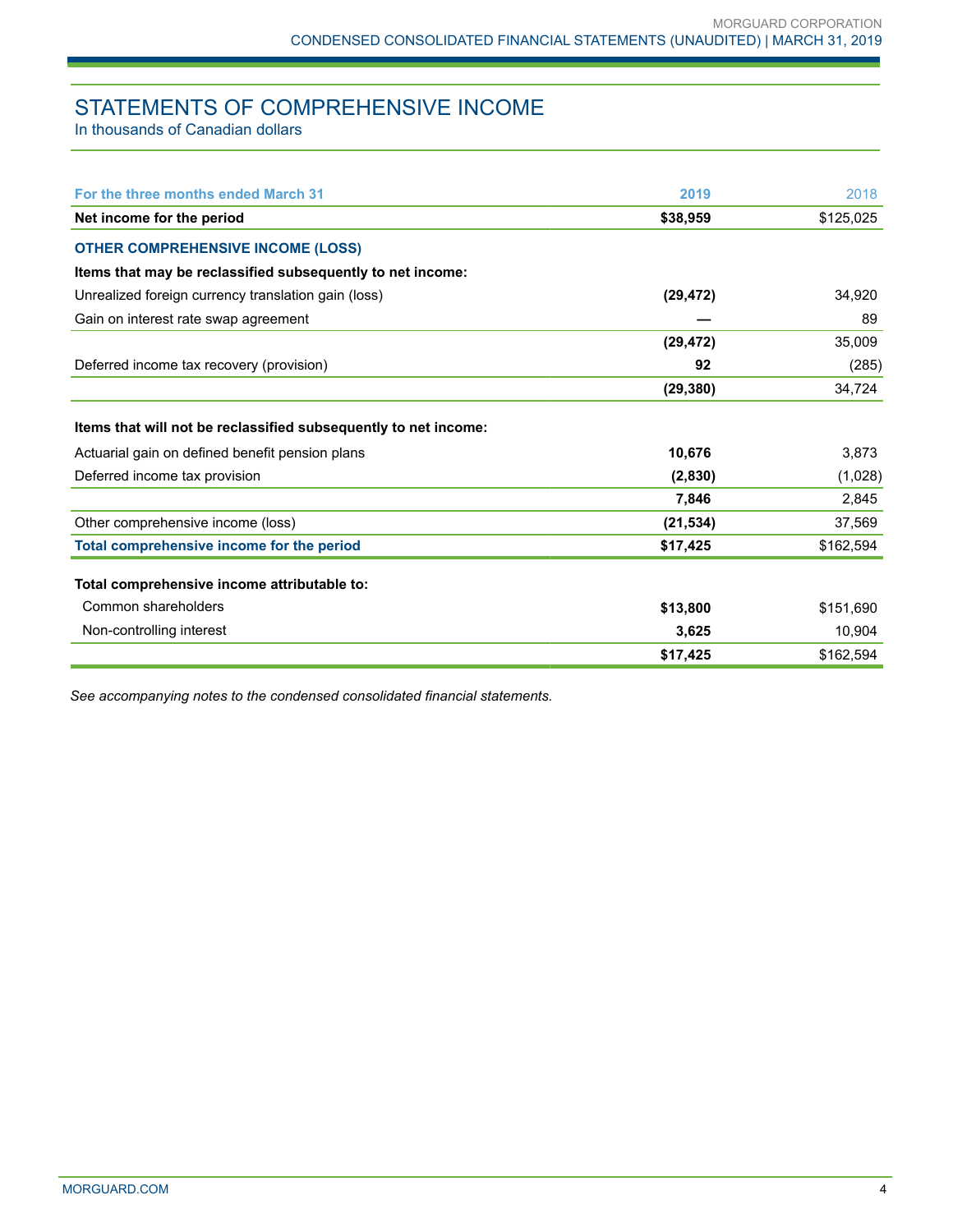# STATEMENTS OF CHANGES IN SHAREHOLDERS' EQUITY

In thousands of Canadian dollars

|                                                |             |                 | <b>Accumulated</b>            |                | <b>Total</b>               |                            |                       |
|------------------------------------------------|-------------|-----------------|-------------------------------|----------------|----------------------------|----------------------------|-----------------------|
|                                                |             | <b>Retained</b> | Other<br><b>Comprehensive</b> |                | <b>Share Shareholders'</b> | Non-<br><b>Controlling</b> |                       |
|                                                | <b>Note</b> | <b>Earnings</b> | <b>Income</b>                 | <b>Capital</b> | <b>Equity</b>              | <b>Interest</b>            | <b>Total</b>          |
| Shareholders' equity, January 1, 2018          |             | \$2,785,739     | \$189,982                     | \$106,952      | \$3,082,673                | \$851,696                  | \$3,934,369           |
| Changes during the period:                     |             |                 |                               |                |                            |                            |                       |
| Net income                                     |             | 116,608         |                               |                | 116,608                    | 8,417                      | 125,025               |
| Other comprehensive income                     |             |                 | 35,082                        |                | 35,082                     | 2,487                      | 37,569                |
| Dividends                                      |             | (1,722)         |                               |                | (1, 722)                   |                            | (1,722)               |
| <b>Distributions</b>                           |             |                 |                               |                |                            | (7, 244)                   | (7, 244)              |
| Issuance of common shares                      |             |                 |                               | 37             | 37                         |                            | 37                    |
| Repurchase of common shares                    |             | (65, 662)       |                               | (3, 477)       | (69, 139)                  |                            | (69, 139)             |
| Adjustment on adoption of IFRS 9               |             | 17,315          | (17, 315)                     |                |                            |                            |                       |
| Change in ownership of Morguard REIT           |             | 12,433          |                               |                | 12,433                     | (28, 207)                  | (15, 774)             |
| Change in ownership of Temple Hotels Inc.      |             | 328             |                               |                | 328                        | (2,045)                    | (1,717)               |
| Shareholders' equity, March 31, 2018           |             | \$2,865,039     | \$207,749                     | \$103,512      | \$3,176,300                | \$825,104                  | \$4,001,404           |
| Changes during the period:                     |             |                 |                               |                |                            |                            |                       |
| Net income                                     |             | 203,243         |                               |                | 203,243                    | 15,790                     | 219,033               |
| Other comprehensive income                     |             |                 | 65,605                        |                | 65,605                     | 5,150                      | 70,755                |
| Dividends                                      |             | (5, 120)        |                               |                | (5, 120)                   |                            | (5, 120)              |
| Distributions                                  |             |                 |                               |                | $\qquad \qquad -$          | (22, 534)                  | (22, 534)             |
| Issuance of common shares                      |             |                 |                               | 102            | 102                        |                            | 102                   |
| Repurchase of common shares                    |             | (22,058)        |                               | (1, 178)       | (23, 236)                  |                            | (23, 236)             |
| Change in ownership of Morguard REIT           |             | 14,488          |                               |                | 14,488                     | (25, 643)                  | (11, 155)             |
| Change in ownership of Temple Hotels Inc.      |             | (16)            |                               |                | (16)                       | (435)                      | (451)                 |
| <b>Shareholders' equity, December 31, 2018</b> |             | \$3,055,576     | \$273,354                     | \$102,436      | \$3,431,366                | \$797,432                  | \$4,228,798           |
| Changes during the period:                     |             |                 |                               |                |                            |                            |                       |
| Net income                                     |             | 33,486          |                               |                | 33,486                     | 5,473                      | 38,959                |
| Other comprehensive loss                       |             |                 | (19,686)                      |                | (19, 686)                  | (1, 848)                   | (21, 534)             |
| <b>Dividends</b>                               | 16(a)       | (1,693)         |                               |                | (1,693)                    |                            | (1,693)               |
| <b>Distributions</b>                           |             |                 |                               |                |                            | (6, 975)                   | (6, 975)              |
| Issuance of common shares                      | 16(a)       |                 |                               | 25             | 25                         |                            | 25                    |
| Repurchase of common shares                    | 16(a)       | (1, 251)        |                               | (63)           | (1, 314)                   |                            | (1, 314)              |
| Shareholders' equity, March 31, 2019           |             | \$3,086,118     | \$253,668                     | \$102,398      | \$3,442,184                |                            | \$794,082 \$4,236,266 |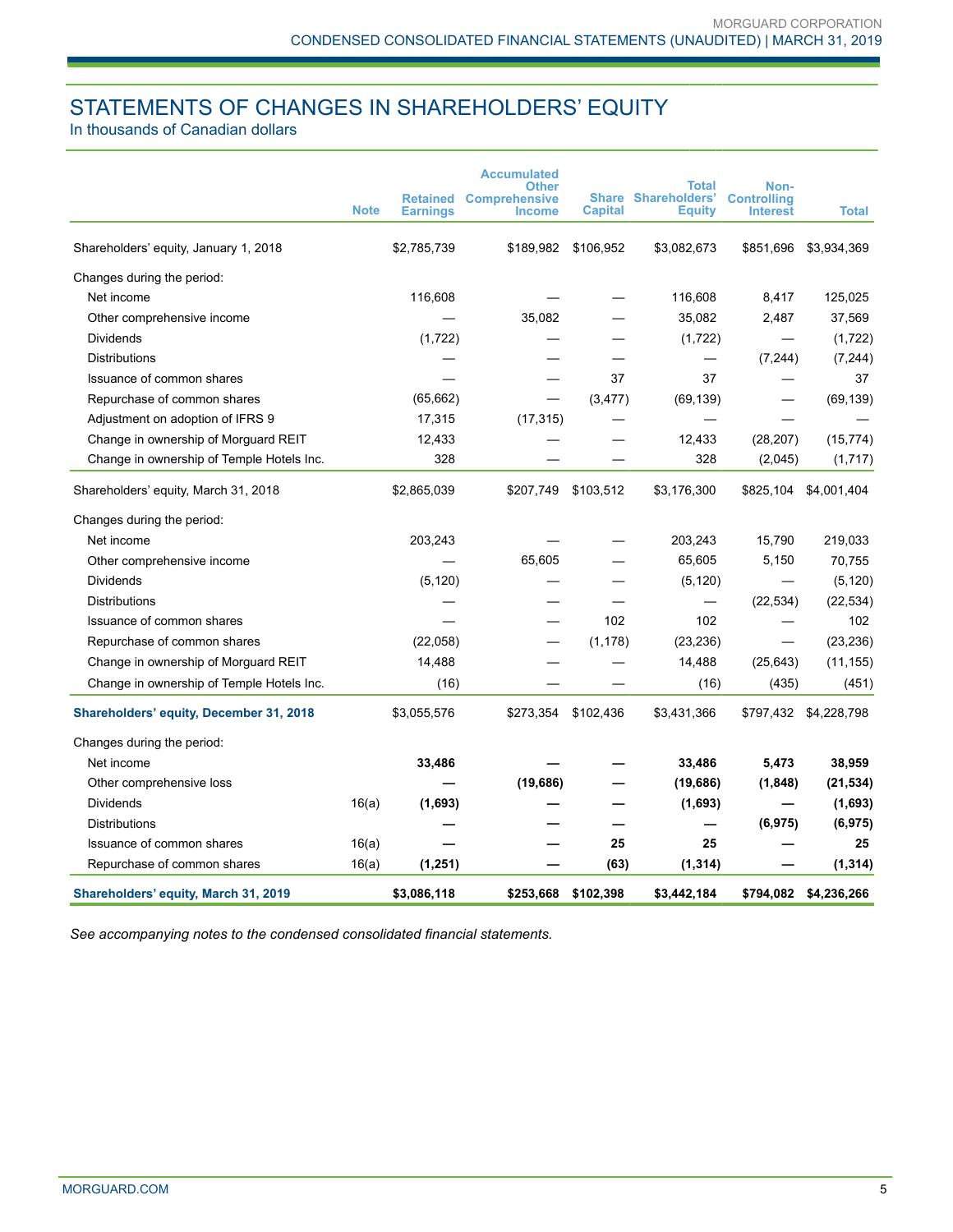# STATEMENTS OF CASH FLOWS

In thousands of Canadian dollars

| <b>OPERATING ACTIVITIES</b><br>Net income for the period<br>\$38,959<br>\$125,025<br>Add (deduct) items not affecting cash<br>24(a)<br>20,562<br>(61, 313)<br>Distributions from equity-accounted investments<br>859<br>7<br>Land held for residential development and sale<br>Additions to development property - inventory<br>Additions to tenant incentives and leasing commissions<br>5<br>(906)<br>24(b)<br>Net change in operating assets and liabilities<br>(22, 442)<br>65,543<br>Cash provided by operating activities<br>37,032<br><b>INVESTING ACTIVITIES</b><br>Additions to real estate properties and tenant improvements<br>5<br>(11, 544)<br>(113, 570)<br>6<br>Additions to hotel properties<br>(5,857)<br>Additions to capital and intangible assets<br>(139)<br>5<br>Proceeds from sale of real estate properties, net<br>37,050<br>6<br>1,849<br>Proceeds from the sale of hotel properties, net<br>Investment in properties under development<br>5<br>(19, 679)<br>(7, 272) |          |
|--------------------------------------------------------------------------------------------------------------------------------------------------------------------------------------------------------------------------------------------------------------------------------------------------------------------------------------------------------------------------------------------------------------------------------------------------------------------------------------------------------------------------------------------------------------------------------------------------------------------------------------------------------------------------------------------------------------------------------------------------------------------------------------------------------------------------------------------------------------------------------------------------------------------------------------------------------------------------------------------------|----------|
|                                                                                                                                                                                                                                                                                                                                                                                                                                                                                                                                                                                                                                                                                                                                                                                                                                                                                                                                                                                                  |          |
|                                                                                                                                                                                                                                                                                                                                                                                                                                                                                                                                                                                                                                                                                                                                                                                                                                                                                                                                                                                                  |          |
|                                                                                                                                                                                                                                                                                                                                                                                                                                                                                                                                                                                                                                                                                                                                                                                                                                                                                                                                                                                                  |          |
|                                                                                                                                                                                                                                                                                                                                                                                                                                                                                                                                                                                                                                                                                                                                                                                                                                                                                                                                                                                                  | 1,007    |
|                                                                                                                                                                                                                                                                                                                                                                                                                                                                                                                                                                                                                                                                                                                                                                                                                                                                                                                                                                                                  | (56)     |
|                                                                                                                                                                                                                                                                                                                                                                                                                                                                                                                                                                                                                                                                                                                                                                                                                                                                                                                                                                                                  | (454)    |
|                                                                                                                                                                                                                                                                                                                                                                                                                                                                                                                                                                                                                                                                                                                                                                                                                                                                                                                                                                                                  | (1,298)  |
|                                                                                                                                                                                                                                                                                                                                                                                                                                                                                                                                                                                                                                                                                                                                                                                                                                                                                                                                                                                                  | 2,632    |
|                                                                                                                                                                                                                                                                                                                                                                                                                                                                                                                                                                                                                                                                                                                                                                                                                                                                                                                                                                                                  |          |
|                                                                                                                                                                                                                                                                                                                                                                                                                                                                                                                                                                                                                                                                                                                                                                                                                                                                                                                                                                                                  |          |
|                                                                                                                                                                                                                                                                                                                                                                                                                                                                                                                                                                                                                                                                                                                                                                                                                                                                                                                                                                                                  |          |
|                                                                                                                                                                                                                                                                                                                                                                                                                                                                                                                                                                                                                                                                                                                                                                                                                                                                                                                                                                                                  |          |
|                                                                                                                                                                                                                                                                                                                                                                                                                                                                                                                                                                                                                                                                                                                                                                                                                                                                                                                                                                                                  | (6, 230) |
|                                                                                                                                                                                                                                                                                                                                                                                                                                                                                                                                                                                                                                                                                                                                                                                                                                                                                                                                                                                                  | (893)    |
|                                                                                                                                                                                                                                                                                                                                                                                                                                                                                                                                                                                                                                                                                                                                                                                                                                                                                                                                                                                                  |          |
|                                                                                                                                                                                                                                                                                                                                                                                                                                                                                                                                                                                                                                                                                                                                                                                                                                                                                                                                                                                                  |          |
|                                                                                                                                                                                                                                                                                                                                                                                                                                                                                                                                                                                                                                                                                                                                                                                                                                                                                                                                                                                                  |          |
| 7<br>Investment in equity-accounted and other fund investments, net<br>(2, 240)                                                                                                                                                                                                                                                                                                                                                                                                                                                                                                                                                                                                                                                                                                                                                                                                                                                                                                                  | (1,903)  |
| Investment in marketable securities                                                                                                                                                                                                                                                                                                                                                                                                                                                                                                                                                                                                                                                                                                                                                                                                                                                                                                                                                              | (7, 185) |
| 11,850<br>Increase in mortgages and loans receivable                                                                                                                                                                                                                                                                                                                                                                                                                                                                                                                                                                                                                                                                                                                                                                                                                                                                                                                                             |          |
| 11,847<br>Cash provided by (used in) investing activities<br>(137, 610)                                                                                                                                                                                                                                                                                                                                                                                                                                                                                                                                                                                                                                                                                                                                                                                                                                                                                                                          |          |
| <b>FINANCING ACTIVITIES</b>                                                                                                                                                                                                                                                                                                                                                                                                                                                                                                                                                                                                                                                                                                                                                                                                                                                                                                                                                                      |          |
| 11,253<br>Proceeds from new mortgages                                                                                                                                                                                                                                                                                                                                                                                                                                                                                                                                                                                                                                                                                                                                                                                                                                                                                                                                                            | 2,060    |
| Financing costs on new mortgages<br>(237)                                                                                                                                                                                                                                                                                                                                                                                                                                                                                                                                                                                                                                                                                                                                                                                                                                                                                                                                                        | (27)     |
| Repayment of mortgages                                                                                                                                                                                                                                                                                                                                                                                                                                                                                                                                                                                                                                                                                                                                                                                                                                                                                                                                                                           |          |
|                                                                                                                                                                                                                                                                                                                                                                                                                                                                                                                                                                                                                                                                                                                                                                                                                                                                                                                                                                                                  |          |
| Repayments on maturity<br>(16, 253)                                                                                                                                                                                                                                                                                                                                                                                                                                                                                                                                                                                                                                                                                                                                                                                                                                                                                                                                                              | (276)    |
| Repayments due to mortgage extinguishments<br>(18, 331)                                                                                                                                                                                                                                                                                                                                                                                                                                                                                                                                                                                                                                                                                                                                                                                                                                                                                                                                          |          |
| (27, 468)<br>Principal instalment repayments<br>(27, 618)                                                                                                                                                                                                                                                                                                                                                                                                                                                                                                                                                                                                                                                                                                                                                                                                                                                                                                                                        |          |
| Principal payment of lease liabilities<br>(490)                                                                                                                                                                                                                                                                                                                                                                                                                                                                                                                                                                                                                                                                                                                                                                                                                                                                                                                                                  |          |
| Proceeds from bank indebtedness<br>49,482<br>324,117                                                                                                                                                                                                                                                                                                                                                                                                                                                                                                                                                                                                                                                                                                                                                                                                                                                                                                                                             |          |
| (123, 345)<br>Repayment of bank indebtedness<br>(219, 449)                                                                                                                                                                                                                                                                                                                                                                                                                                                                                                                                                                                                                                                                                                                                                                                                                                                                                                                                       |          |
| 10<br>Proceeds from issuance of unsecured debentures, net of costs<br>223,575                                                                                                                                                                                                                                                                                                                                                                                                                                                                                                                                                                                                                                                                                                                                                                                                                                                                                                                    |          |
| 11<br>77,125<br>Proceeds from issuance of convertible debentures, net of costs                                                                                                                                                                                                                                                                                                                                                                                                                                                                                                                                                                                                                                                                                                                                                                                                                                                                                                                   |          |
| 11<br>Redemption of convertible debentures<br>(54, 977)                                                                                                                                                                                                                                                                                                                                                                                                                                                                                                                                                                                                                                                                                                                                                                                                                                                                                                                                          |          |
| Proceeds from construction financing                                                                                                                                                                                                                                                                                                                                                                                                                                                                                                                                                                                                                                                                                                                                                                                                                                                                                                                                                             | 428      |
| Proceeds from (repayment of) loans payable, net<br>(22, 781)                                                                                                                                                                                                                                                                                                                                                                                                                                                                                                                                                                                                                                                                                                                                                                                                                                                                                                                                     | 1,627    |
| Dividends paid<br>(1,668)                                                                                                                                                                                                                                                                                                                                                                                                                                                                                                                                                                                                                                                                                                                                                                                                                                                                                                                                                                        | (1,685)  |
| Distributions to non-controlling interest<br>(4,786)                                                                                                                                                                                                                                                                                                                                                                                                                                                                                                                                                                                                                                                                                                                                                                                                                                                                                                                                             | (5,007)  |
| Common shares repurchased for cancellation<br>16(a)<br>(1, 314)<br>(69, 139)                                                                                                                                                                                                                                                                                                                                                                                                                                                                                                                                                                                                                                                                                                                                                                                                                                                                                                                     |          |
| 16(b)<br>Investment in Morguard REIT<br>(15, 774)                                                                                                                                                                                                                                                                                                                                                                                                                                                                                                                                                                                                                                                                                                                                                                                                                                                                                                                                                |          |
| Investment in Temple Hotels Inc.<br>16(b)                                                                                                                                                                                                                                                                                                                                                                                                                                                                                                                                                                                                                                                                                                                                                                                                                                                                                                                                                        | (1,717)  |
| Decrease (increase) in restricted cash<br>5,075                                                                                                                                                                                                                                                                                                                                                                                                                                                                                                                                                                                                                                                                                                                                                                                                                                                                                                                                                  | (1, 161) |
| Cash provided by (used in) financing activities<br>(23, 542)<br>104,781                                                                                                                                                                                                                                                                                                                                                                                                                                                                                                                                                                                                                                                                                                                                                                                                                                                                                                                          |          |
| Net increase in cash during the period<br>25,337<br>32,714                                                                                                                                                                                                                                                                                                                                                                                                                                                                                                                                                                                                                                                                                                                                                                                                                                                                                                                                       |          |
| Net effect of foreign currency translation on cash balance<br>3,219                                                                                                                                                                                                                                                                                                                                                                                                                                                                                                                                                                                                                                                                                                                                                                                                                                                                                                                              | (3,308)  |
| Cash, beginning of period<br>110,401<br>134,450                                                                                                                                                                                                                                                                                                                                                                                                                                                                                                                                                                                                                                                                                                                                                                                                                                                                                                                                                  |          |
| Cash, end of period<br>\$138,957<br>\$163,856                                                                                                                                                                                                                                                                                                                                                                                                                                                                                                                                                                                                                                                                                                                                                                                                                                                                                                                                                    |          |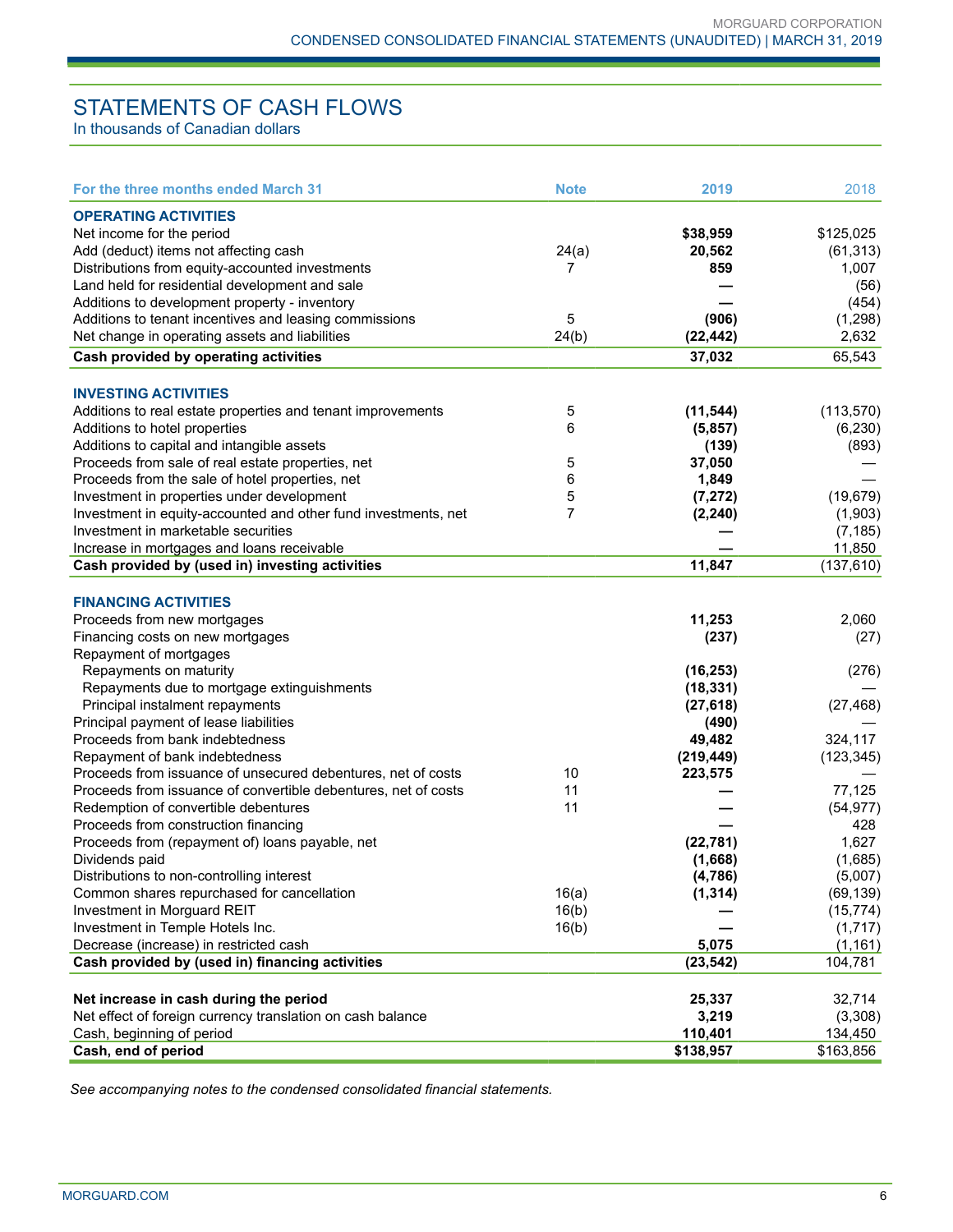# **NOTES**

For the three months ended March 31, 2019 and 2018 In thousands of Canadian dollars, except per common share and Unit amounts and unless otherwise noted

# NOTE 1

### **NATURE AND DESCRIPTION OF COMPANY**

Morguard Corporation (the "Company" or "Morguard") is a real estate investment and management corporation formed under the laws of Canada. Morguard's principal activities include property ownership, development and investment advisory services. Property ownership encompasses interests in multi-suite residential, commercial and hotel properties. The common shares of the Company trade on the Toronto Stock Exchange ("TSX") under the symbol "MRC." The Company owns a diverse portfolio of properties in Canada and the United States. The Company's head office is located at 55 City Centre Drive, Suite 1000, Mississauga, Ontario, L5B 1M3.

## NOTE 2

#### **STATEMENT OF COMPLIANCE AND SIGNIFICANT ACCOUNTING POLICIES**

These condensed consolidated financial statements have been prepared in accordance with International Financial Reporting Standards ("IFRS") IAS 34, *Interim Financial Reporting*, as issued by the International Accounting Standards Board ("IASB") and thus do not contain all the disclosures applicable to the annual audited consolidated financial statements.

These condensed consolidated financial statements use the same accounting policies and methods of their application as the most recent annual audited consolidated financial statements, except for the adoption of current accounting policies as described in Note 3, and should be read in conjunction with the most recent annual audited consolidated financial statements.

The condensed consolidated financial statements were approved and authorized for issue by the Board of Directors on May 7, 2019.

#### **Foreign Exchange**

The foreign exchange rates for the current and prior reporting years are as follows:

|                                                         | 2019     | 2018     |
|---------------------------------------------------------|----------|----------|
| Canadian dollar to United States dollar exchange rates: |          |          |
| - As at March 31                                        | \$0.7483 | \$0.7756 |
| - As at December 31                                     |          | 0.7330   |
| - Average for the three months ended March 31           | 0.7522   | 0.7907   |
| United States dollar to Canadian dollar exchange rates: |          |          |
| - As at March 31                                        | 1.3363   | 1.2894   |
| - As at December 31                                     |          | 1.3642   |
| - Average for the three months ended March 31           | 1.3295   | 1.2647   |

## NOTE 3 **ADOPTION OF ACCOUNTING STANDARDS**

## **Current Accounting Policy Changes**

## **IFRS 16,** *Leases* **("IFRS 16")**

In January 2016, the IASB issued IFRS 16. The new standard requires that for most leases, lessees must initially recognize a lease liability for the obligation to make lease payments and a corresponding right-of-use asset for the right to use the underlying asset for the lease term. Lessor accounting under IFRS 16 is substantially unchanged; lessors will continue to classify all leases as either operating or finance leases using similar principles as in IAS 17. Therefore, IFRS 16 did not have an impact for leases where the Company is the lessor.

The Company adopted the standard on January 1, 2019 using a modified retrospective approach. The Company elected to use the transition practical expedient allowing the standard to be applied only to contracts that were previously identified as leases applying IAS 17 and IFRIC 4 at the date of initial application. The Company also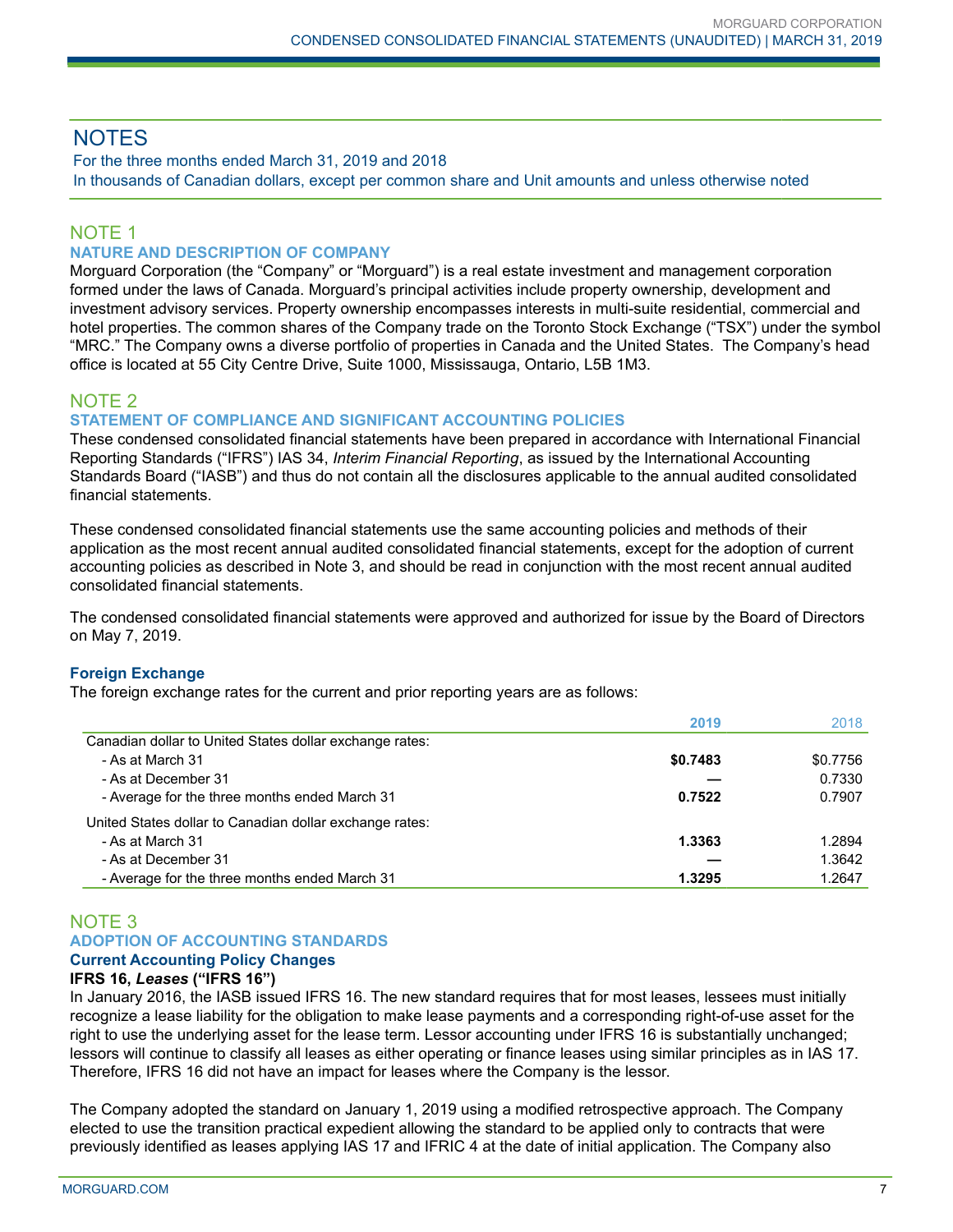elected to use the recognition exemptions for lease contracts that, at the commencement date, have a lease term of 12 months or less and do not contain a purchase option ("short-term leases"), and lease contracts for which the underlying asset is of low value ("low-value assets").

The Company reviewed all lease contracts in which it is a lessee, and has noted that there was a material impact in relation to land leases and office leases and, as such, the impact is noted below; the remainder of leases are considered immaterial.

#### *Leases previously classified as finance leases*

The Company did not change the initial carrying amounts of recognized assets and liabilities at the date of initial application for leases previously classified as finance leases (i.e., the right-of-use assets and lease liabilities equal the lease assets and liabilities recognized under IAS 17). The requirements of IFRS 16 were applied to these leases from January 1, 2019.

#### *Leases previously accounted for as operating leases*

The Company recognized right-of-use assets and lease liabilities for those leases previously classified as operating leases, except for short-term leases and leases of low-value assets. The right-of-use assets for most leases were recognized based on an amount equal to the lease liability, adjusted for previously recognized prepaid or accrued lease payments. Lease liabilities were recognized based on the present value of the remaining lease payments, discounted using the incremental borrowing rate at the date of initial application.

The Company also applied the available practical expedients wherein it:

- Relied on its assessment of whether leases are onerous immediately before the date of initial application;
- Applied the short-term leases exemptions to leases with a lease term that ends within 12 months at the date of initial application;
- Excluded the initial direct costs from the measurement of the right-of-use asset at the date of initial application; and
- Used hindsight in determining the lease term where the contract contains options to extend or terminate the lease.

The adoption of IFRS 16 on January 1, 2019 resulted in the initial recognition of land and office right-of-use assets included in real estate properties (\$153,610), hotel properties (\$2,280) and other assets (\$5,724) and their corresponding lease liabilities of \$161,614 having a weighted average borrowing rate of 5.80%.

The lease liabilities as at January 1, 2019 can be reconciled to the operating lease commitments as at December 31, 2018 as follows:

| Operating lease commitments as at December 31, 2018                    | \$433,146 |
|------------------------------------------------------------------------|-----------|
| Weighted average incremental borrowing rate as at January 1, 2019      | 5.80%     |
| Discounted operating lease commitments as at January 1, 2019           | 167,020   |
| Less:                                                                  |           |
| Commitments relating to short-term leases and low-value assets         | (5,406)   |
| Add:                                                                   |           |
| Commitments relating to leases previously classified as finance leases | 9.754     |
| Lease liabilities as at January 1, 2019                                | \$171,368 |

#### *Summary of new accounting policies which have been applied from the date of initial application*

At the commencement date of a lease, the Company will recognize a liability to make lease payments and an asset representing the right to use the underlying asset during the lease term. Certain right-of-use assets related to land leases meet the definition of investment property under IAS 40, *Investment Property*; therefore, the fair value model is applied to those assets. Interest expense on the lease liability and the depreciation expense or fair value gain (loss) on the right-of-use asset, depending on the balance sheet classification of the asset, is recognized separately.

Right-of-use assets not meeting the definition of an investment property are measured at cost less any accumulated depreciation and impairment losses, and adjusted for any remeasurement of lease liabilities. The cost of right-of-use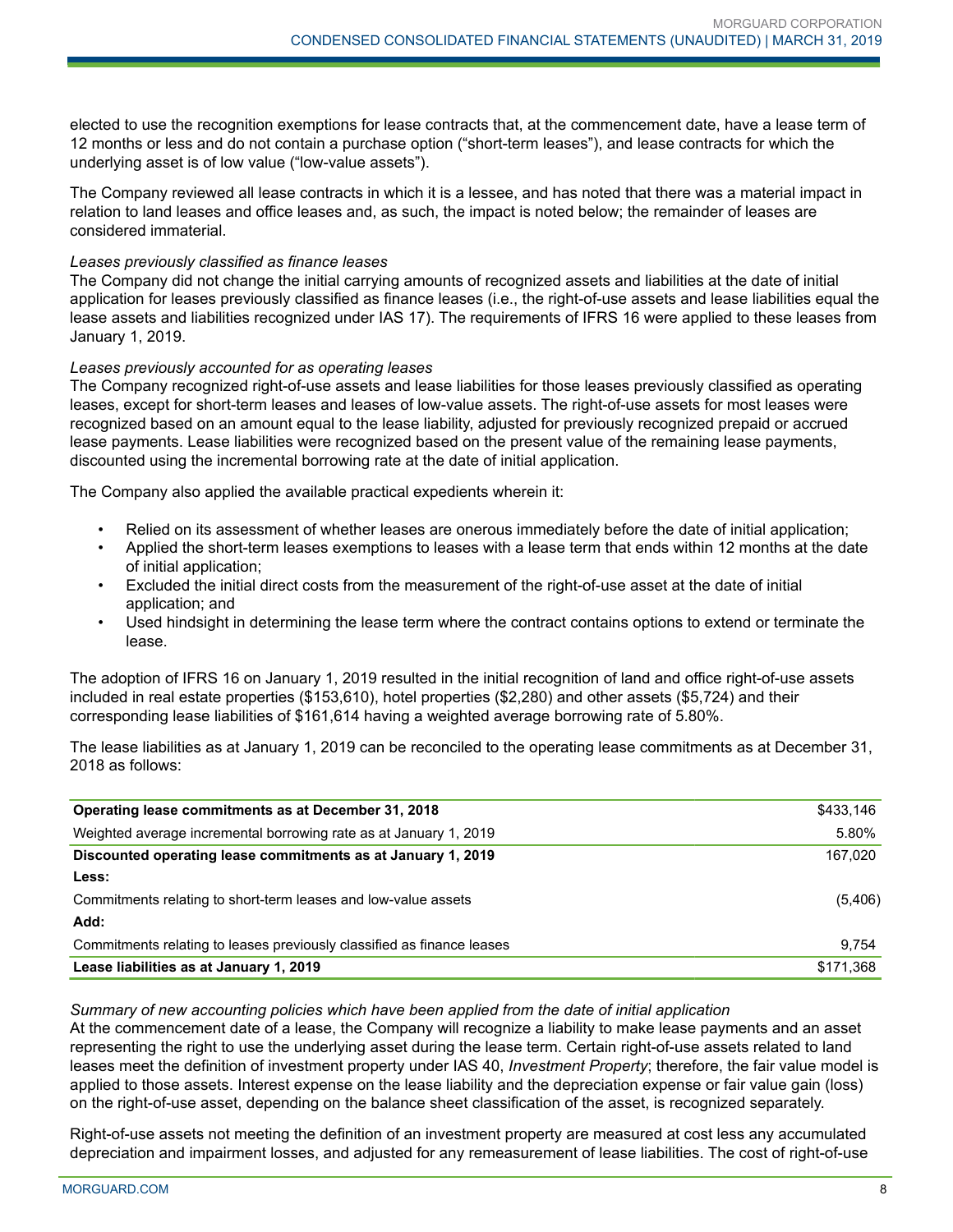assets includes the amount of lease liability recognized, initial direct costs incurred, and lease payments made at or before the commencement date less any lease incentives received. Unless the Company is reasonably certain to obtain ownership of the leased asset at the end of the lease term, the recognized right-of-use asset is depreciated on a straight-line basis over the shorter of its estimated useful life and the lease term. Right-of-use assets are subject to impairment.

The Company measures lease liabilities at the present value of lease payments to be made over the lease term. The lease payments include fixed payments (including in-substance fixed payments) less any lease incentives receivable, variable lease payments that depend on an index or a rate, and amounts expected to be paid under residual value guarantees. The lease payments also include the exercise price of a purchase option reasonably certain to be exercised by the Company and payments of penalties for terminating a lease, if the lease term reflects the Company exercising the option to terminate. The variable lease payments that do not depend on an index or a rate are recognized as expense in the period on which the event or condition that triggers the payment occurs. In calculating the present value of lease payments, the Company uses the incremental borrowing rate at the lease commencement date if the interest rate implicit in the lease is not readily determinable. After the commencement date, the amount of lease liabilities is increased to reflect the accretion of interest and reduced for the lease payments made. In addition, the carrying amount of lease liabilities is remeasured if there is a modification, a change in the lease term, a change in the in-substance fixed lease payments or a change in the assessment to purchase the underlying asset.

The Company applies the recognition exemptions for leases of low-value assets and short-term leases.

#### **Amendments to IAS 19,** *Employee Benefits (2011)* **("IAS 19")**

The amendments in *Plan Amendment, Curtailment or Settlement (Amendments to IAS 19)* are:

- If a plan amendment, curtailment or settlement occurs, it is now mandatory that the current service cost and the net interest for the period after the remeasurement are determined using the assumptions used for the remeasurement.
- In addition, amendments have been included to clarify the effect of a plan amendment, curtailment or settlement on the requirements regarding the asset ceiling.

An entity applies the amendments to plan amendments, curtailments or settlements occurring on or after the beginning of the first annual reporting period that begins on or after January 1, 2019.

The Company adopted the amendments on January 1, 2019. The amendments to IAS 19 did not have a material impact on the Company's consolidated financial statements.

#### **IFRIC Interpretation 23,** *Uncertainty over Income Tax Treatments* **("IFRIC 23")**

IFRIC 23 addresses the accounting for income taxes when tax treatments involve uncertainty that affects the application of IAS 12, *Income Taxes* ("IAS 12") and does not apply to taxes or levies outside the scope of IAS 12, nor does it specifically include requirements relating to interest and penalties associated with uncertain tax treatments. IFRIC 23 specifically addresses the following:

- Whether an entity considers uncertain tax treatments collectively;
- The assumptions an entity makes about the examination of tax treatments by taxation authorities;
- How an entity determines taxable profit (tax loss), tax bases, unused tax losses, unused tax credits and tax rates; and
- How an entity considers the effect of changes in facts and circumstances.

An entity applies IFRIC 23 for annual reporting periods beginning on or after January 1, 2019. The requirements are applied by recognizing the cumulative effect of initially applying them in retained earnings, or in other appropriate components of equity, at the start of the reporting period in which an entity first applies them, without adjusting comparative information. Full retrospective application is permitted, if an entity can do so without using hindsight.

The Company adopted the interpretation on January 1, 2019. IFRIC 23 did not have a material impact on the Company's consolidated financial statements.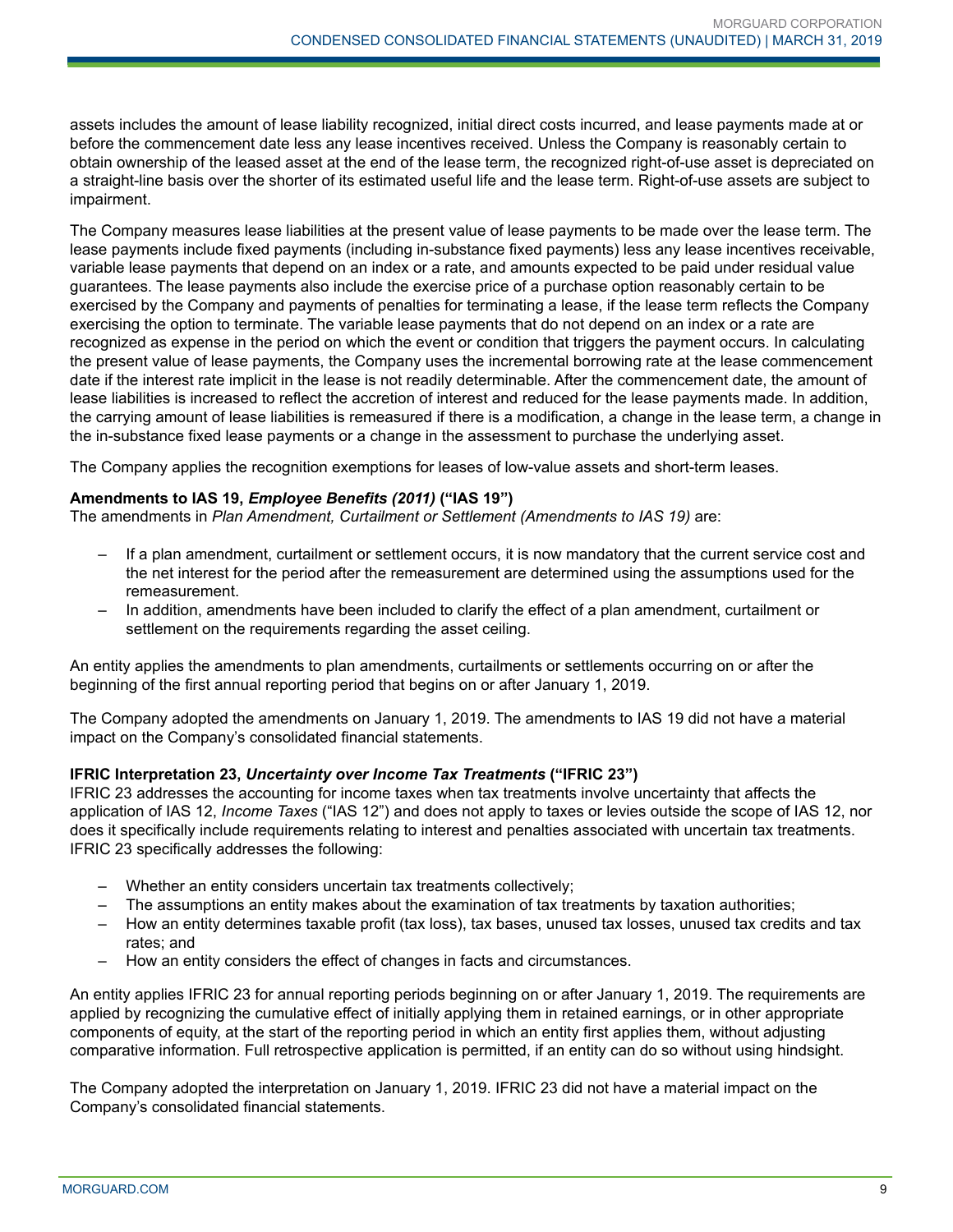## NOTE 4 **SUBSIDIARIES WITH NON-CONTROLLING INTEREST**

#### **Morguard North American Residential Real Estate Investment Trust ("Morguard Residential REIT" or "MRG")**

As at March 31, 2019 and December 31, 2018, the Company owned a 46.9% effective interest in Morguard Residential REIT through its ownership of 6,675,166 Units and 17,223,090 Class B LP Units. The Company continues to consolidate its investment in Morguard Residential REIT on the basis of *de facto* control in accordance with IFRS 10, *Consolidated Financial Statements* ("IFRS 10"). Refer to the Company's most recent annual audited consolidated financial statements for the factors that continue to support the conclusion that the Company has *de facto* control of Morguard Residential REIT.

During the three months ended March 31, 2019, Morguard Residential REIT recorded distributions of \$5,727, or \$0.1698 per Unit (2018 - \$5,560, or \$0.165 per Unit), of which \$1,133 was paid to the Company (2018 - \$1,101) and \$4,594 was paid to the remaining Unitholders (2018 - \$4,459). In addition, during the three months ended March 31, 2019, Morguard Residential REIT paid distributions to the Company on the Class B LP Units of \$2,924 (2018 - \$2,842).

#### **Morguard Real Estate Investment Trust ("Morguard REIT" or "MRT")**

As at March 31, 2019 and December 31, 2018, the Company owned 34,957,041 Units of Morguard REIT, which represents a 57.6% ownership.

During the three months ended March 31, 2019, Morguard REIT recorded distributions of \$14,567, or \$0.24 per Unit (2018 - \$14,567, or \$0.24 per Unit), of which \$8,390 was paid to the Company (2018 - \$8,160) and \$6,177 was paid to the remaining Unitholders (2018 - \$6,407).

#### **Temple Hotels Inc. ("Temple")**

As at March 31, 2019 and December 31, 2018, the Company owned 14,685,907 common shares of Temple, which represents a 58.7% ownership.

The following summarizes the results of Morguard REIT, Morguard Residential REIT and Temple before any intercompany eliminations and the corresponding non-controlling interest in the equity of Morguard REIT, Morguard Residential REIT and Temple. The Units issued by Morguard Residential REIT that are not held by the Company are presented as equity on Morguard Residential REIT's balance sheet, but are classified as a liability on the Company's consolidated balance sheets (Note 12).

| As at                      | <b>March 31, 2019</b> |             |               |             | December 31, 2018 |           |
|----------------------------|-----------------------|-------------|---------------|-------------|-------------------|-----------|
|                            | <b>MRT</b>            | <b>MRG</b>  | <b>Temple</b> | <b>MRT</b>  | <b>MRG</b>        | Temple    |
| Non-current assets         | \$2,952,870           | \$2,911,111 | \$476,492     | \$2,938,915 | \$2,973,694       | \$484,730 |
| Current assets             | 37,434                | 45,851      | 31,288        | 38,153      | 37,775            | 26,345    |
| <b>Total assets</b>        | \$2,990,304           | \$2,956,962 | \$507,780     | \$2,977,068 | \$3,011,469       | \$511,075 |
| Non-current liabilities    | \$1,109,123           | \$1,664,530 | \$152,730     | \$1,096,488 | \$1,699,959       | \$178,507 |
| <b>Current liabilities</b> | 316,163               | 183,564     | 325,299       | 319.607     | 183.649           | 296,536   |
| <b>Total liabilities</b>   | \$1,425,286           | \$1,848,094 | \$478,029     | \$1,416,095 | \$1,883,608       | \$475,043 |
| <b>Equity</b>              | \$1,565,018           | \$1,108,868 | \$29,751      | \$1,560,973 | \$1,127,861       | \$36,032  |
| Non-controlling interest   | \$664,654             | \$588,787   | \$11,889      | \$662,904   | \$598,793         | \$14,691  |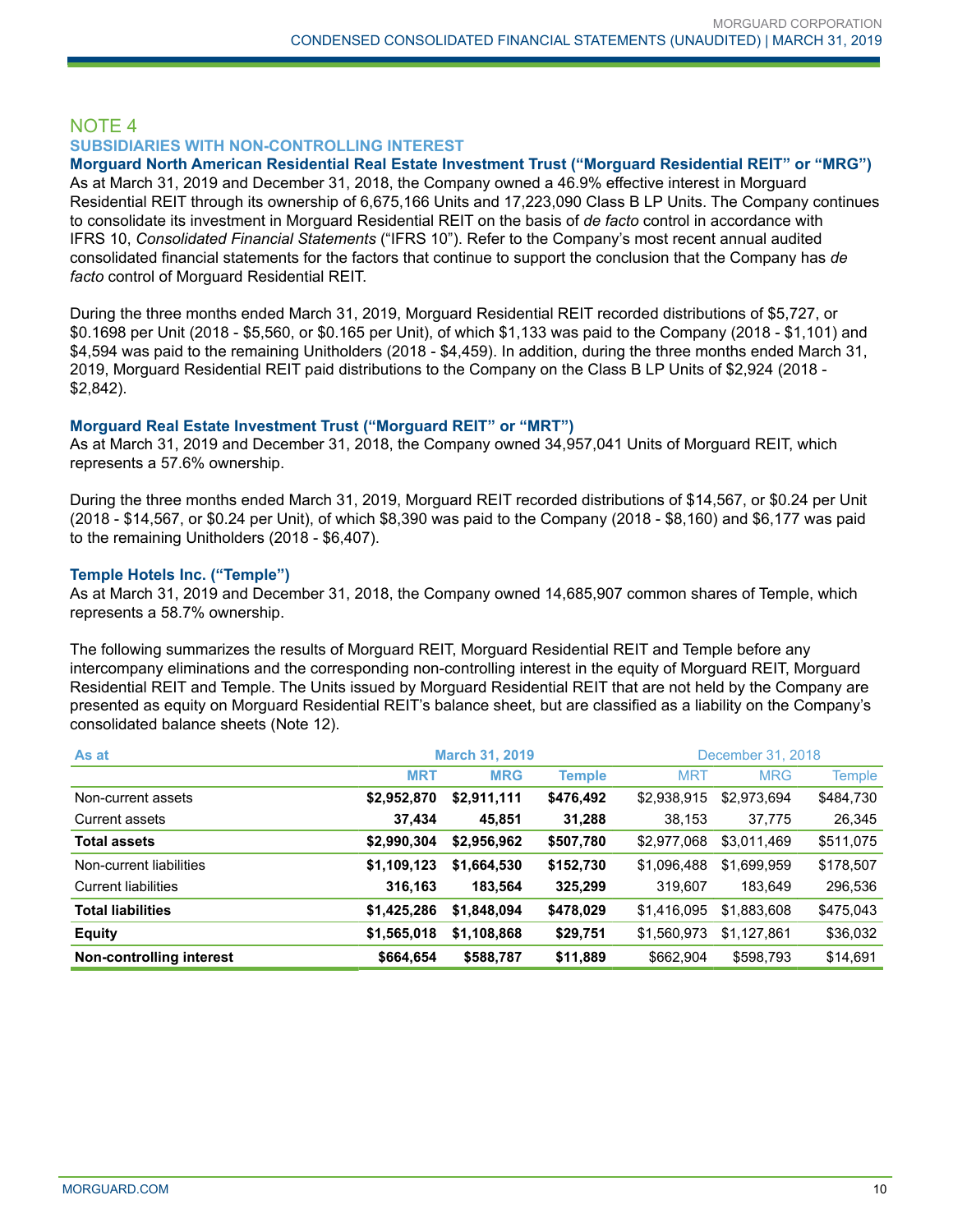The following summarizes the results of the operations and cash flows for the following periods as presented in Morguard REIT's, Morguard Residential REIT's and Temple's financial statements before any intercompany eliminations and the corresponding non-controlling interest in their net income (loss):

| For the three months ended March 31                   |            |            | 2019          |            |            | 2018          |
|-------------------------------------------------------|------------|------------|---------------|------------|------------|---------------|
|                                                       | <b>MRT</b> | <b>MRG</b> | <b>Temple</b> | <b>MRT</b> | <b>MRG</b> | <b>Temple</b> |
| Revenue                                               | \$70,454   | \$62,258   | \$34,531      | \$69,245   | \$58,094   | \$37,211      |
| Expenses                                              | (46, 228)  | (65, 697)  | (41, 317)     | (43, 533)  | (72, 754)  | (42, 533)     |
| Fair value gain (loss) on real estate properties, net | (5,680)    | 27,833     |               | (5,995)    | 71,470     |               |
| Fair value gain (loss) on Class B LP Units            |            | (20, 668)  |               |            | 23,596     |               |
| Net income (loss) for the period                      | \$18,546   | \$3,726    | (\$6,786)     | \$19,717   | \$80,406   | (\$5,322)     |
| Non-controlling interest                              | \$7,864    | \$1,978    | (\$2,802)     | \$8,675    | \$42,664   | (\$2,292)     |
| For the three months ended March 31                   |            |            | 2019          |            |            | 2018          |
|                                                       | <b>MRT</b> | <b>MRG</b> | <b>Temple</b> | <b>MRT</b> | <b>MRG</b> | <b>Temple</b> |
| Cash provided by (used in) operating activities       | \$13,364   | \$8,404    | (\$1,715)     | \$25,296   | \$3,943    | \$1,627       |
| Cash provided by (used in) investing activities       | (8,071)    | 31,764     | 1,119         | (10, 379)  | (4,208)    | (3,284)       |
| Cash provided by (used in) financing activities       | (5, 177)   | (34, 361)  | 3,833         | (11,694)   | (6, 571)   | 38,530        |
| Net increase (decrease) in cash during the period     | \$116      | \$5,807    | \$3,237       | \$3,223    | (\$6,836)  | \$36,873      |

## NOTE 5 **REAL ESTATE PROPERTIES**

Real estate properties consist of the following:

| As at                        | <b>March 31, 2019</b> | December 31, 2018 |
|------------------------------|-----------------------|-------------------|
| Income producing properties  | \$9,622,116           | \$9,511,302       |
| Properties under development | 47.092                | 56.717            |
| Land held for development    | 77.618                | 77.577            |
|                              | \$9,746,826           | \$9,645,596       |

Reconciliation of the carrying amounts for real estate properties at the beginning and end of the current financial period are set out below:

|                                                            | <b>Income</b><br><b>Producing</b> | <b>Properties</b><br><b>Under</b> | Land<br><b>Held for</b> |              |
|------------------------------------------------------------|-----------------------------------|-----------------------------------|-------------------------|--------------|
|                                                            | <b>Properties</b>                 | <b>Development</b>                | <b>Development</b>      | <b>Total</b> |
| Balance as at December 31, 2018                            | \$9,511,302                       | \$56,717                          | \$77,577                | \$9,645,596  |
| Additions:                                                 |                                   |                                   |                         |              |
| Capital expenditures                                       | 9,382                             |                                   |                         | 9,382        |
| Development expenditures                                   |                                   | 7,238                             | 34                      | 7,272        |
| Tenant improvements, incentives and leasing<br>commissions | 3,068                             |                                   |                         | 3,068        |
| Transfers                                                  | 16,521                            | (16, 521)                         |                         |              |
| <b>Dispositions</b>                                        | (59, 381)                         |                                   |                         | (59, 381)    |
| Adoption of IFRS 16 (Note 3)                               | 153,610                           |                                   |                         | 153,610      |
| Fair value gain (loss), net                                | 47,722                            |                                   | 367                     | 48,089       |
| Foreign currency translation                               | (59, 546)                         | (342)                             | (360)                   | (60, 248)    |
| Other                                                      | (562)                             |                                   |                         | (562)        |
| Balance as at March 31, 2019                               | \$9,622,116                       | \$47,092                          | \$77,618                | \$9,746,826  |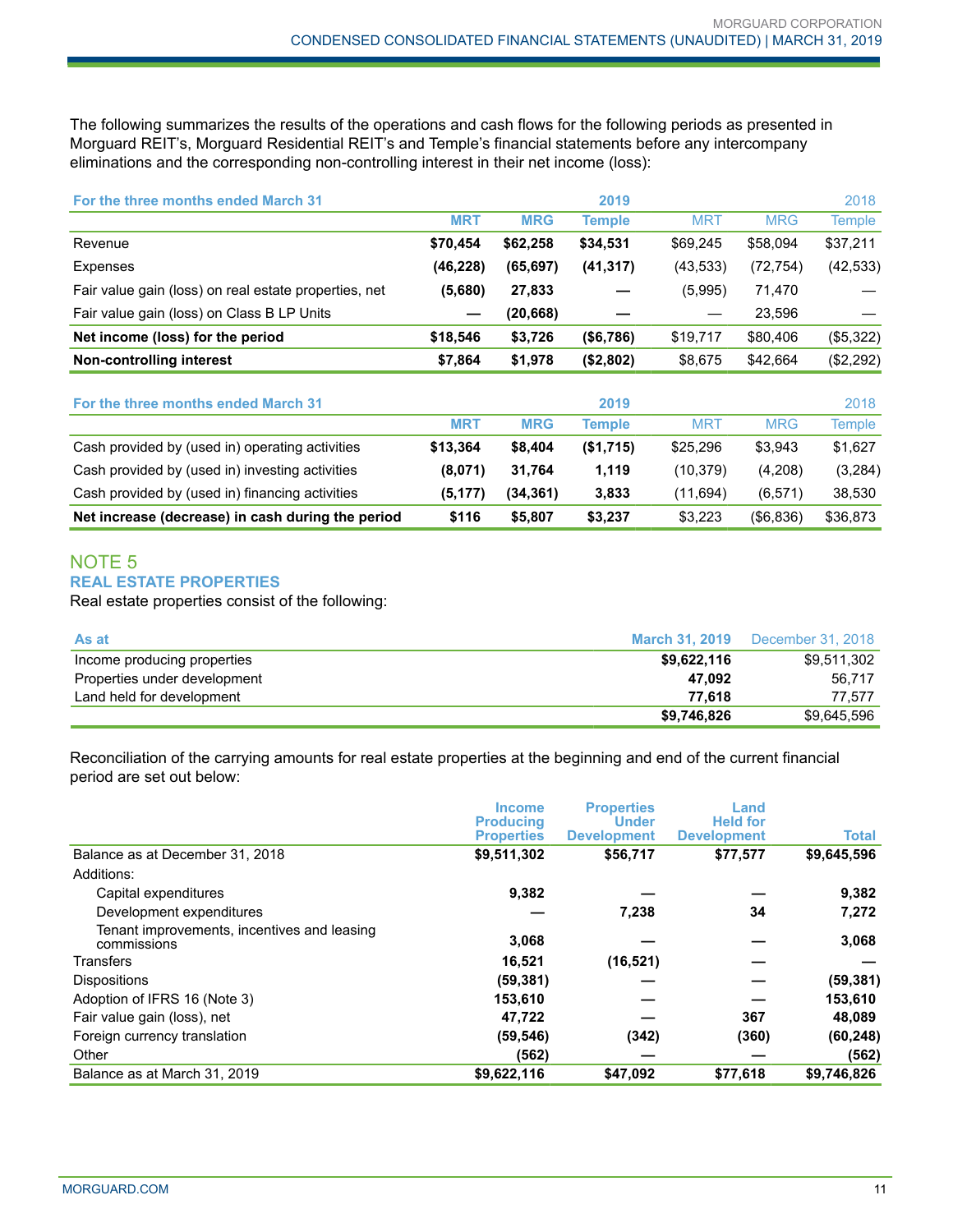## **Transactions Completed During the Three Months Ended March 31, 2019**

#### **Dispositions**

On February 1, 2019, the Company sold a property located in Shreveport, Louisiana, comprising 194 suites, for gross proceeds of \$13,510 (US\$10,317), including closing costs, and the purchaser assumed the mortgage secured by the property in the amount of \$6,980 (US\$5,330).

On March 19, 2019, the Company sold a property located in Lafayette, Louisiana, comprising 192 suites, for gross proceeds of \$15,062 (US\$11,332), including closing costs, and the purchaser assumed the mortgage secured by the property in the amount of \$9,417 (US\$7,085).

On March 19, 2019, the Company sold a property located in New Iberia, Louisiana, comprising 148 suites, for gross proceeds of \$8,208 (US\$6,175), including closing costs, and the purchaser assumed the mortgage secured by the property in the amount of \$5,934 (US\$4,464).

On March 27, 2019, the Company sold a property located in Gretna, Louisiana, comprising 261 suites, for gross proceeds of \$22,601 (US\$16,849), including closing costs, and repaid the mortgage secured by the property in the amount of \$11,331 (US\$8,447).

Reconciliation of the carrying amounts for real estate properties for the year ended December 31, 2018, is set out below:

|                                                            | Income<br>Producing | <b>Properties</b><br>Under | _and<br>Held for   |             |
|------------------------------------------------------------|---------------------|----------------------------|--------------------|-------------|
|                                                            | <b>Properties</b>   | <b>Development</b>         | <b>Development</b> | Total       |
| Balance as at December 31, 2017                            | \$8,563,284         | \$29,729                   | \$62,638           | \$8,655,651 |
| Additions:                                                 |                     |                            |                    |             |
| Acquisitions                                               | 340.670             | 14,866                     |                    | 355,536     |
| Capital expenditures                                       | 77,817              |                            |                    | 77,817      |
| Development expenditures                                   |                     | 57,671                     | 1.794              | 59,465      |
| Tenant improvements, incentives and leasing<br>commissions | 32,724              |                            |                    | 32,724      |
| Transfers                                                  | 46,385              | (46, 385)                  | 5,483              | 5,483       |
| <b>Dispositions</b>                                        | (9,718)             |                            |                    | (9,718)     |
| Fair value gain (loss), net                                | 232,883             | (155)                      | 6,245              | 238,973     |
| Foreign currency translation                               | 226.088             | 991                        | 1,417              | 228,496     |
| Other                                                      | 1,169               |                            |                    | 1,169       |
| Balance as at December 31, 2018                            | \$9,511,302         | \$56,717                   | \$77.577           | \$9.645.596 |

#### **Capitalization Rates**

As at March 31, 2019 and December 31, 2018, the Company had its portfolio internally appraised. In addition, the Company's U.S. portfolio is appraised by independent U.S. real estate appraisal firms on a three-year cycle.

The Company determined the fair value of each income producing property based upon, among other things, rental income from current leases and assumptions about rental income from future leases reflecting market conditions at the applicable consolidated balance sheet dates, less future cash outflow pertaining to the respective leases. The Company's multi-suite residential properties are appraised using the direct capitalization of income method. The retail, office and industrial properties are appraised using a number of approaches that typically include a discounted cash flow analysis, a direct capitalization of income method and a direct comparison approach. The discounted cash flow analysis is primarily based on discounting the expected future cash flows, generally over a term of 10 years, including a terminal value based on the application of a capitalization rate to estimated year 11 cash flows.

Using the direct capitalization approach, the multi-suite residential, retail, office and industrial properties were valued using capitalization rates in the range of 3.5% to 12.0% (December 31, 2018 - 3.5% to 12.0%), resulting in an overall weighted average capitalization rate of 5.3% (December 31, 2018 - 5.3%).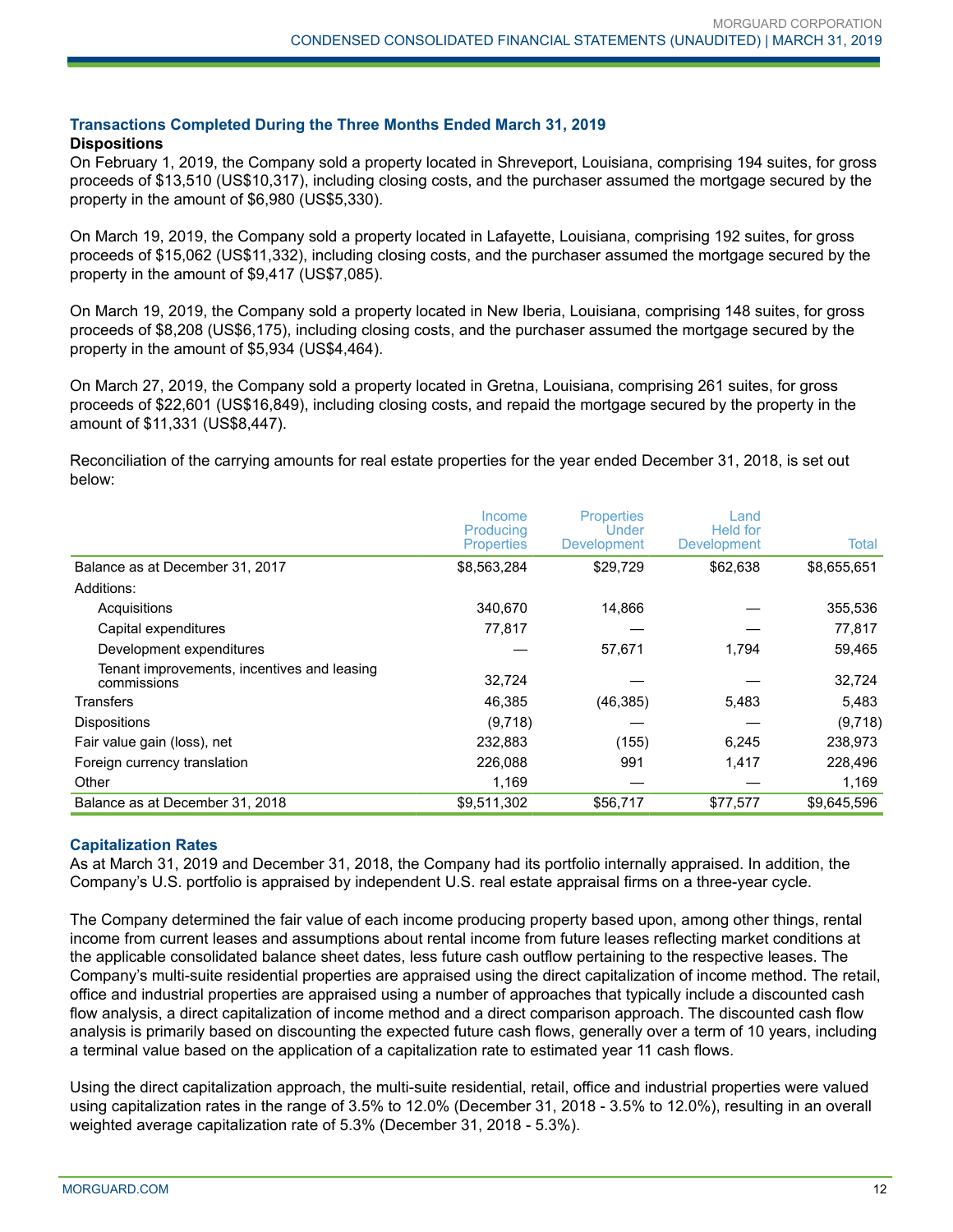|                         |                                  | <b>March 31, 2019</b> |         |                                       |                                   | December 31, 2018         |       |                                |      |                     |
|-------------------------|----------------------------------|-----------------------|---------|---------------------------------------|-----------------------------------|---------------------------|-------|--------------------------------|------|---------------------|
| As at                   | <b>Occupancy</b><br><b>Rates</b> |                       |         | <b>Capitalization</b><br><b>Rates</b> |                                   | Occupancy<br><b>Rates</b> |       | Capitalization<br><b>Rates</b> |      |                     |
|                         | Max.                             | Min.                  | Max.    | Min.                                  | <b>Weighted</b><br><b>Average</b> | Max.                      | Min.  | Max.                           | Min. | Weighted<br>Average |
| Multi-suite residential | 98.0%                            | $92.0\%$              | $7.3\%$ | 3.5%                                  | 4.5%                              | 98.0%                     | 90.0% | 7.8%                           | 3.5% | 4.5%                |
| Retail                  | 100.0%                           | 80.0%                 | 12.0%   | 5.3%                                  | 6.4%                              | 100.0%                    | 80.0% | 12.0%                          | 5.3% | 6.4%                |
| Office                  | 100.0%                           | $90.0\%$              | 7.8%    | 4.3%                                  | 6.0%                              | 100.0%                    | 90.0% | 7.5%                           | 4.3% | 6.0%                |
| Industrial              | 100.0%                           | $95.0\%$              | $7.0\%$ | 5.0%                                  | 5.7%                              | 100.0%                    | 95.0% | 7.5%                           | 5.0% | 5.8%                |

The stabilized capitalization rates by asset type are set out in the following table:

The key valuation metrics used in the discounted cash flow method for the retail, office and industrial properties are set out in the following table:

| As at             |                | <b>March 31, 2019</b> |                                   | December 31, 2018 |                |                     |
|-------------------|----------------|-----------------------|-----------------------------------|-------------------|----------------|---------------------|
|                   | <b>Maximum</b> | <b>Minimum</b>        | <b>Weighted</b><br><b>Average</b> | Maximum           | <b>Minimum</b> | Weighted<br>Average |
| <b>Retail</b>     |                |                       |                                   |                   |                |                     |
| Discount rate     | 10.3%          | 6.0%                  | 6.9%                              | 10.3%             | 6.0%           | 6.9%                |
| Terminal cap rate | 9.5%           | 5.3%                  | 5.9%                              | 9.5%              | 5.3%           | 5.9%                |
| <b>Office</b>     |                |                       |                                   |                   |                |                     |
| Discount rate     | $8.0\%$        | 5.3%                  | 6.5%                              | $8.0\%$           | 5.1%           | 6.4%                |
| Terminal cap rate | 7.3%           | 4.3%                  | 5.8%                              | 7.3%              | 4.3%           | 5.7%                |
| <b>Industrial</b> |                |                       |                                   |                   |                |                     |
| Discount rate     | 7.5%           | 6.0%                  | 6.6%                              | 7.3%              | 6.0%           | 6.5%                |
| Terminal cap rate | 7.0%           | 5.0%                  | 5.8%                              | 6.8%              | $5.0\%$        | 5.8%                |

Fair values are most sensitive to changes in discount rates, capitalization rates and stabilized or forecast net operating income. Generally, an increase in stabilized net operating income will result in an increase in the fair value of the income producing properties, and an increase in capitalization rates will result in a decrease in the fair value of the properties. The capitalization rate magnifies the effect of a change in stabilized net operating income, with a lower capitalization rate resulting in a greater impact on the fair value of the property than a higher capitalization rate. If the weighted average stabilized capitalization rates were to increase or decrease by 25 basis points (assuming no change in stabilized net operating income), the value of the income producing properties as at March 31, 2019, would decrease by \$416,811 and increase by \$459,548, respectively.

The sensitivity of the fair values of the Company's income producing properties as at March 31, 2019 and December 31, 2018, is set out in the table below:

| As at                                 | <b>March 31, 2019</b> |           | December 31, 2018 |           |
|---------------------------------------|-----------------------|-----------|-------------------|-----------|
| <b>Change in capitalization rate:</b> | 0.25%                 | (0.25%)   | 0.25%             | (0.25%)   |
| Multi-suite residential               | (S232, 418)           | \$259,629 | (\$241.337)       | \$270,194 |
| Retail                                | (93, 602)             | 101.245   | (94, 615)         | 102.416   |
| Office                                | (84, 297)             | 91.579    | (84,780)          | 92,160    |
| Industrial                            | (6.494)               | 7.095     | (6.266)           | 6,826     |
|                                       | $($ \$416,811)        | \$459.548 | ( \$426,998)      | \$471,596 |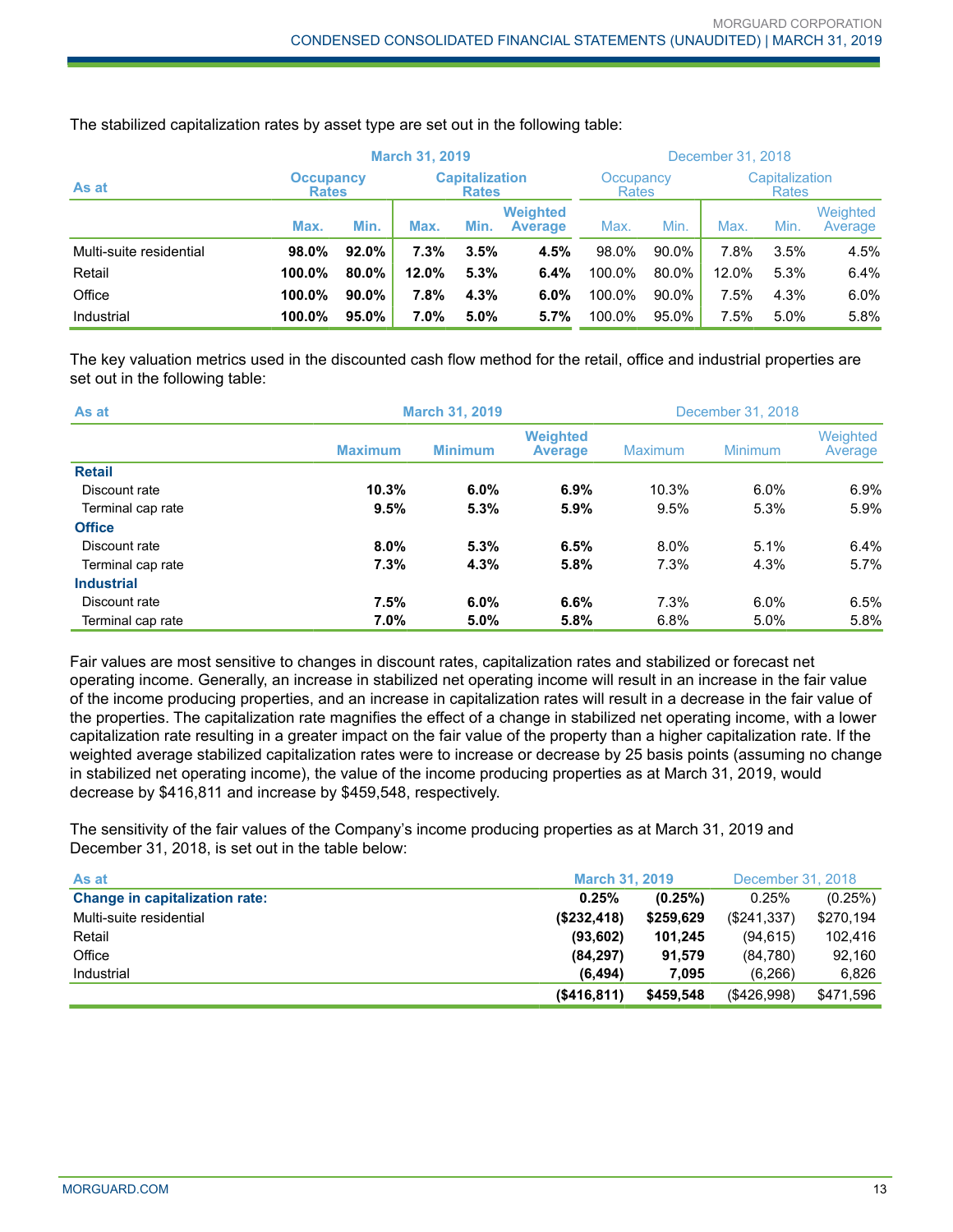## NOTE 6 **HOTEL PROPERTIES**

Hotel properties consist of the following:

| <b>As at March 31, 2019</b>              | <b>Cost</b> | <b>Accumulated</b><br><b>Impairment</b><br><b>Provision</b> | <b>Accumulated</b><br><b>Amortization</b> | <b>Net Book</b><br><b>Value</b> |
|------------------------------------------|-------------|-------------------------------------------------------------|-------------------------------------------|---------------------------------|
| Land                                     | \$97.111    | (\$2,407)                                                   | s—                                        | \$94.704                        |
| <b>Buildings</b>                         | 590.419     | (46, 382)                                                   | (37, 243)                                 | 506.794                         |
| Furniture, fixtures, equipment and other | 99,693      | (5, 469)                                                    | (36, 487)                                 | 57,737                          |
| Right-of-use asset - land lease          | 1.596       |                                                             | (14)                                      | 1.582                           |
|                                          | \$788,819   | (\$54,258)                                                  | (\$73,744)                                | \$660,817                       |

| As at December 31, 2018                  | Cost      | Accumulated<br>Impairment<br><b>Provision</b> | Accumulated<br>Amortization | Net Book<br>Value |
|------------------------------------------|-----------|-----------------------------------------------|-----------------------------|-------------------|
| Land                                     | \$97.111  | (\$2,407)                                     | s—                          | \$94.704          |
| <b>Buildings</b>                         | 590.882   | (46.382)                                      | (34.423)                    | 510.077           |
| Furniture, fixtures, equipment and other | 100.419   | (5, 469)                                      | (33.653)                    | 61.297            |
|                                          | \$788,412 | (\$54,258)                                    | $($ \$68,076)               | \$666.078         |

Transactions in hotel properties for the three months ended March 31, 2019, are summarized as follows:

| <b>As at March 31, 2019</b>              | Openina<br><b>Net Book</b><br>Value | <b>Adoption</b><br>of IFRS 16<br>(Note 3) |         |           | <b>Additions Disposition Amortization</b> | <b>Closing</b><br><b>Net Book</b><br><b>Value</b> |
|------------------------------------------|-------------------------------------|-------------------------------------------|---------|-----------|-------------------------------------------|---------------------------------------------------|
| Land                                     | \$94.704                            | $s-$                                      | s—      | s—        | s—                                        | \$94,704                                          |
| <b>Buildings</b>                         | 510,077                             |                                           | 5.025   | (4,982)   | (3,326)                                   | 506.794                                           |
| Furniture, fixtures, equipment and other | 61,297                              |                                           | 832     | (960)     | (3, 432)                                  | 57,737                                            |
| Right-of-use asset - land lease          |                                     | 2.280                                     |         | (684)     | (14)                                      | 1.582                                             |
|                                          | \$666,078                           | \$2,280                                   | \$5,857 | (\$6,626) | (\$6,772)                                 | \$660,817                                         |

Transactions in hotel properties for the year ended December 31, 2018, are summarized as follows:

| As at December 31, 2018                  | Opening<br><b>Net Book</b><br>Value | <b>Additions</b> | Impairment<br>Provision | Transfer  | Amortization | Closing<br>Net Book<br>Value |
|------------------------------------------|-------------------------------------|------------------|-------------------------|-----------|--------------|------------------------------|
| Land                                     | \$89,577                            | $s-$             | $s-$                    | \$5,127   | $s-$         | \$94.704                     |
| <b>Buildings</b>                         | 492.368                             | 8.082            | (26, 899)               | 49.487    | (12,961)     | 510.077                      |
| Furniture, fixtures, equipment and other | 59.816                              | 8.947            | (2,769)                 | 7.684     | (12,381)     | 61,297                       |
|                                          | \$641.761                           | \$17,029         | (\$29,668)              | \$62,298  | (\$25,342)   | \$666,078                    |
| Hotel property under development         | 27.265                              | 35.033           |                         | (62, 298) |              |                              |
|                                          | \$669,026                           | \$52,062         | (\$29,668)              | \$—       | (\$25,342)   | \$666,078                    |

On March 11, 2019, Temple sold a 30% undivided interest in the Acclaim Hotel for gross proceeds of \$6,450 resulting in net cash proceeds of \$1,849 after deducting the assumption of the first mortgage loan of \$4,601. On disposition, the recoverable amount exceeded the carrying value of the property, resulting in a gain of \$508 (Note 20). The 30% interest in the property had a net book value of \$6,626 (\$5,942 when excluding the right-of-use asset which has an offsetting lease liability).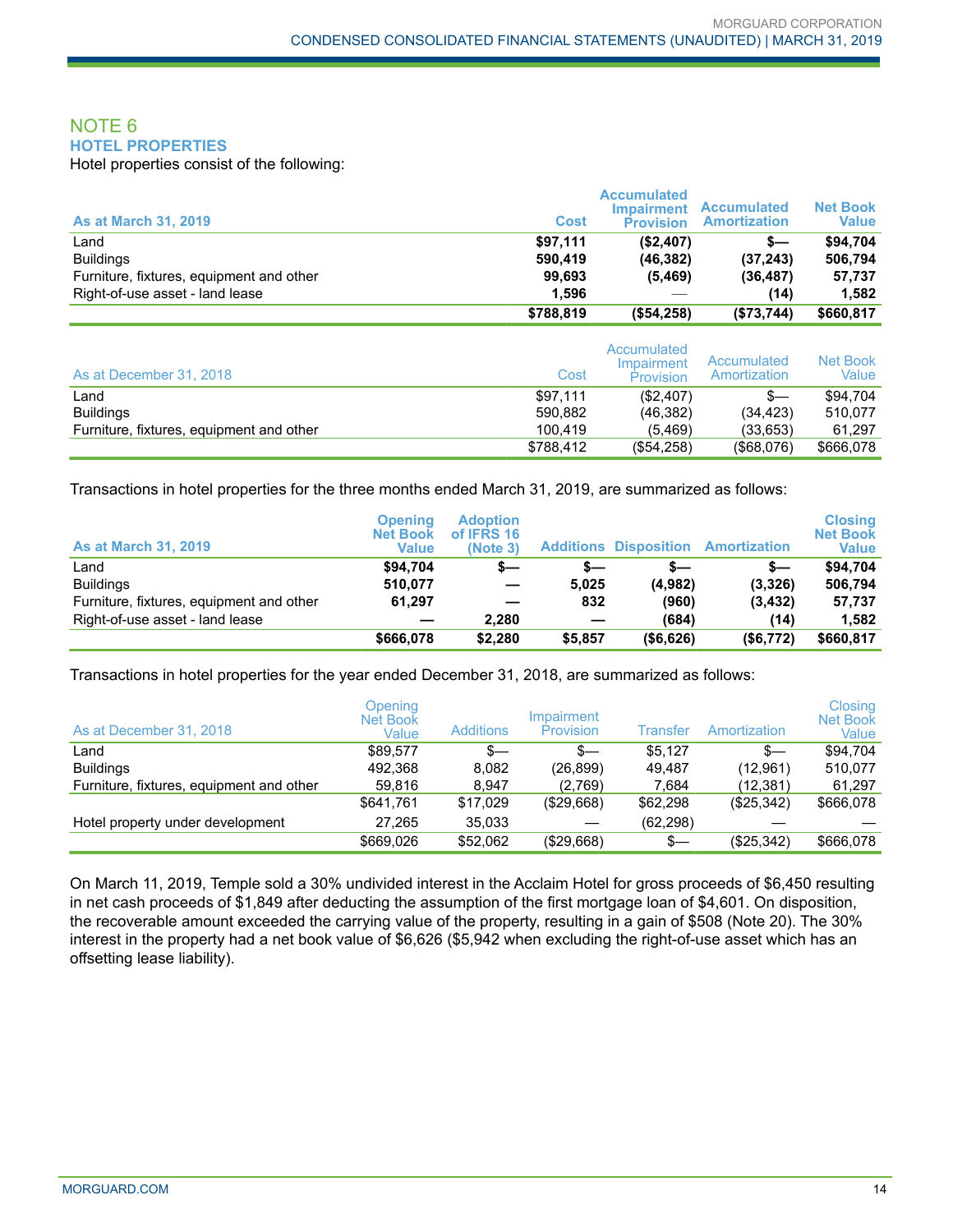## NOTE 7 **EQUITY-ACCOUNTED AND OTHER FUND INVESTMENTS**

#### **(a) Equity-accounted and Other Real Estate Fund Investments Consist of the Following:**

| As at                                       |           | <b>March 31, 2019</b> December 31, 2018 |
|---------------------------------------------|-----------|-----------------------------------------|
| Joint ventures                              | \$52.534  | \$52,803                                |
| Associates                                  | 125.601   | 124.677                                 |
| Equity-accounted investments                | 178.135   | 177.480                                 |
| Other real estate fund investments          | 106.889   | 103.984                                 |
| Equity-accounted and other fund investments | \$285,024 | \$281,464                               |

#### **Equity-accounted investments**

The following are the Company's significant equity-accounted investments as at March 31, 2019 and December 31, 2018:

|                                   |                                       |                           |                      | <b>Company's Ownership</b> |                      | <b>Carrying Value</b> |                      |
|-----------------------------------|---------------------------------------|---------------------------|----------------------|----------------------------|----------------------|-----------------------|----------------------|
| <b>Property/Investment</b>        | <b>Principal Place</b><br>of Business | <b>Investment</b><br>Type | <b>Asset</b><br>Type | March 31.<br>2019          | December 31.<br>2018 | March 31.<br>2019     | December 31.<br>2018 |
| Petroleum Plaza                   | Edmonton, AB                          | Joint Venture             | Office               | 50.0%                      | 50.0%                | \$24,414              | \$24,746             |
| Quinte Courthouse                 | Belleville, ON                        | Joint Venture             | Office               | 50.0%                      | 50.0%                | 6,981                 | 7,031                |
| Greypoint Capital L.P.            | Toronto, ON                           | Joint Venture             | Other                | 36.4%                      | 36.4%                | 5,662                 | 5,614                |
| Courtyard by Marriott             | Ottawa, ON                            | Joint Venture             | Hotel                | 50.0%                      | 50.0%                | 10,801                | 10,771               |
| Marriott Residence Inn            | London, ON                            | Joint Venture             | Hotel                | 50.0%                      | 50.0%                | 4,676                 | 4,641                |
| Sunset & Gordon                   | Los Angeles, CA                       | Associate                 | Residential          | 59.1%                      | 59.1%                | 55,521                | 52,646               |
| Marquee at Block 37               | Chicago, IL                           | Associate                 | Residential          | 49.0%                      | 49.0%                | 51,617                | 53,476               |
| MIL Industrial Fund II $LP^{(1)}$ | Various                               | Associate                 | Industrial           | 18.8%                      | 18.8%                | 18,463                | 18,555               |
|                                   |                                       |                           |                      |                            |                      | \$178,135             | \$177.480            |

 $<sup>(1)</sup>$  The Company accounts for its investment using the equity method since the Company has the ability to exercise significant influence as a result</sup> of its role as general partner; however, it does not control the fund.

The following table presents the change in the balance of equity-accounted investments:

| As at                        |           | <b>March 31, 2019</b> December 31, 2018 |
|------------------------------|-----------|-----------------------------------------|
| Balance, beginning of period | \$177,480 | \$187,365                               |
| Additions                    | 2,240     | 7.786                                   |
| Share of net income (loss)   | 1,446     | (22, 654)                               |
| Distributions received       | (859)     | (4, 472)                                |
| Foreign exchange gain (loss) | (2, 172)  | 9.455                                   |
| Balance, end of period       | \$178,135 | \$177,480                               |

The following tables present the financial results of the Company's equity-accounted investments on a 100% basis:

| As at                               |                                |                  | <b>March 31, 2019</b> |                         |           | December 31, 2018 |
|-------------------------------------|--------------------------------|------------------|-----------------------|-------------------------|-----------|-------------------|
|                                     | <b>Joint</b><br><b>Venture</b> | <b>Associate</b> | <b>Total</b>          | <b>Joint</b><br>Venture | Associate | Total             |
| Non-current assets                  | \$204,610                      | \$783,066        | \$987,676             | \$206,391               | \$778,155 | \$984,546         |
| <b>Current assets</b>               | 28,611                         | 9,781            | 38,392                | 29,438                  | 9.756     | 39,194            |
| <b>Total assets</b>                 | \$233,221                      | \$792,847        | \$1,026,068           | \$235,829               | \$787,911 | \$1,023,740       |
| Non-current liabilities             | \$115,328                      | \$342,107        | \$457,435             | \$116,410               | \$343,393 | \$459,803         |
| Current liabilities                 | 8,124                          | 119,338          | 127,462               | 8.720                   | 116,734   | 125,454           |
| <b>Total liabilities</b>            | \$123,452                      | \$461,445        | \$584,897             | \$125,130               | \$460,127 | \$585,257         |
| <b>Net assets</b>                   | \$109,769                      | \$331,402        | \$441,171             | \$110,699               | \$327,784 | \$438,483         |
| <b>Equity-accounted investments</b> | \$52,534                       | \$125,601        | \$178,135             | \$52,803                | \$124,677 | \$177,480         |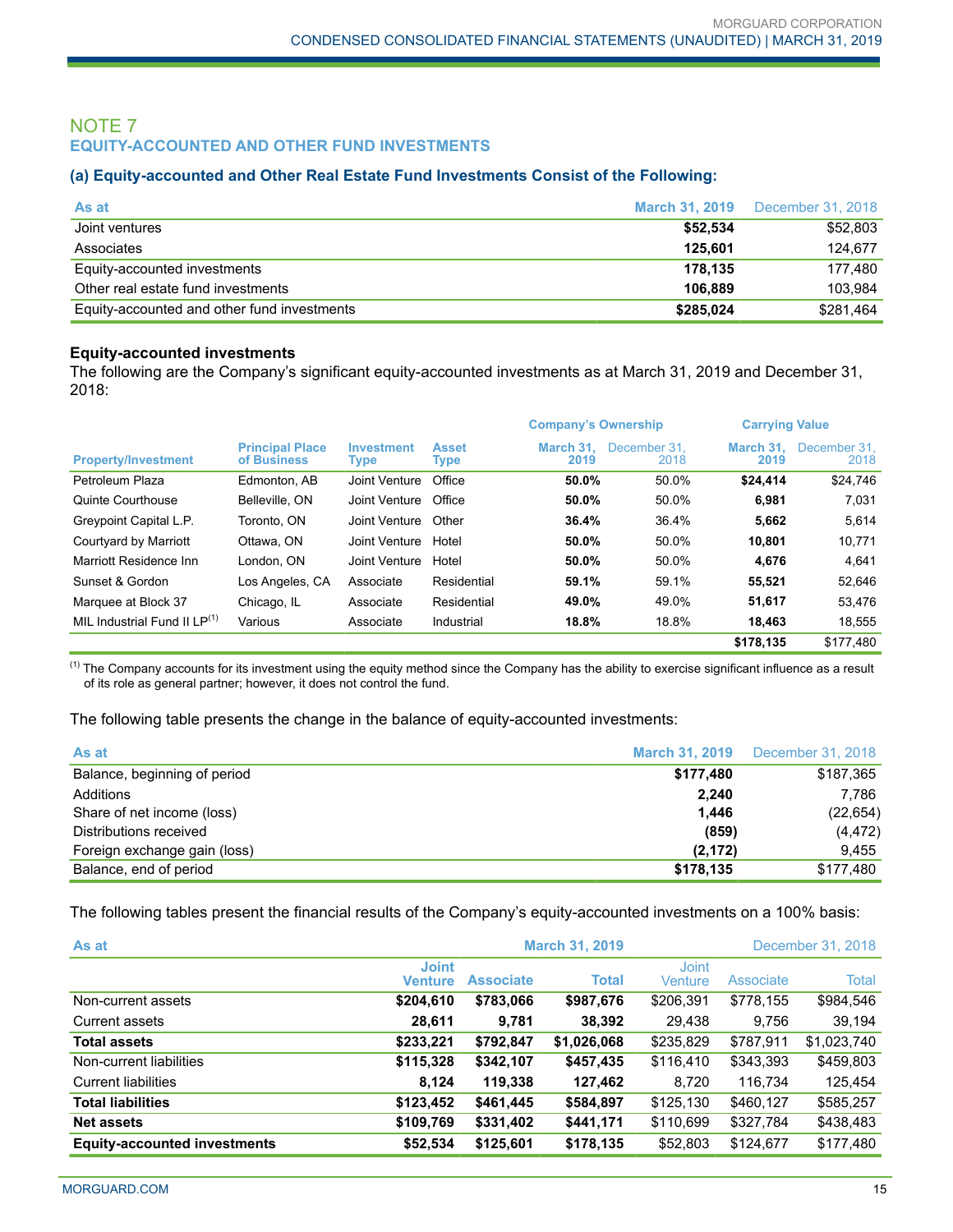| For the three months ended March 31                   |                                |                  | 2019         |                  |           | 2018     |
|-------------------------------------------------------|--------------------------------|------------------|--------------|------------------|-----------|----------|
|                                                       | <b>Joint</b><br><b>Venture</b> | <b>Associate</b> | <b>Total</b> | Joint<br>Venture | Associate | Total    |
| Revenue                                               | \$8,001                        | \$9,771          | \$17.772     | \$8.861          | \$8,736   | \$17.597 |
| Expenses                                              | (5,680)                        | (9, 553)         | (15,233)     | (5, 912)         | (6, 166)  | (12,078) |
| Fair value gain (loss) on real estate properties, net | (996)                          | 812              | (184)        | 112              | (2,858)   | (2,746)  |
| Net income (loss) for the period                      | \$1.325                        | \$1,030          | \$2,355      | \$3,061          | ( \$288)  | \$2,773  |
| Income (loss) in equity-accounted investments         | \$590                          | \$856            | \$1,446      | \$1,337          | ( \$748)  | \$589    |

#### **(b) Income Recognized from Other Fund Investments:**

#### **Other Real Estate Fund Investments**

| <b>For the three months ended March 31</b>     | 2019    | 2018    |
|------------------------------------------------|---------|---------|
| Distribution income                            | \$751   | \$660   |
| Fair value gain for the period (Note 19)       | 5.035   | 1.166   |
| Income from other real estate fund investments | \$5,786 | \$1,826 |

The Company's two fund investments hold multi-suite residential, retail and office investment properties located in the U.S. The funds are classified and measured at FVTPL. Gains or losses arise from the change in the fair value of the underlying real estate properties held by the funds (Level 3) and from foreign exchange currency translation. Distributions received from these funds are recorded in other income (expense) on the consolidated statements of income.

## NOTE 8 **OTHER ASSETS**

Other assets consist of the following:

| As at                                      | <b>March 31, 2019</b> | December 31, 2018 |
|--------------------------------------------|-----------------------|-------------------|
| Accrued pension benefit asset              | \$84,586              | \$73,981          |
| Goodwill                                   | 24,488                | 24,488            |
| Capital assets, net                        | 11,582                | 11,729            |
| Right-of-use asset - office lease (Note 3) | 5.419                 |                   |
| Intangible assets, net                     | 38,188                | 39,749            |
| Inventory                                  | 3.060                 | 3.199             |
| Inventory - development properties         | 444                   | 444               |
| Finance lease receivable                   | 56,098                | 55.941            |
| Investment in marketable securities        | 41.193                | 38,606            |
| Restricted cash                            | 30.678                | 36.117            |
| Other                                      | 866                   | 849               |
|                                            | \$296,602             | \$285,103         |

#### **Finance Lease Receivable**

In 2018, Morguard completed the construction of an ancillary services office building as part of the Etobicoke General Hospital's expansion plans. The Company entered into a 41-year ground lease agreement for a nominal consideration for the construction and operation of the development project, which is to be returned to the landlord at the end of the 41-year term. The landlord has the right to buy out the ground lease in year 20 at the fair market value of Morguard's interest in the development as defined by the agreement. Contemporaneously, the same landlord entered into a sublease agreement to rent the office building from the Company over the 41-year term.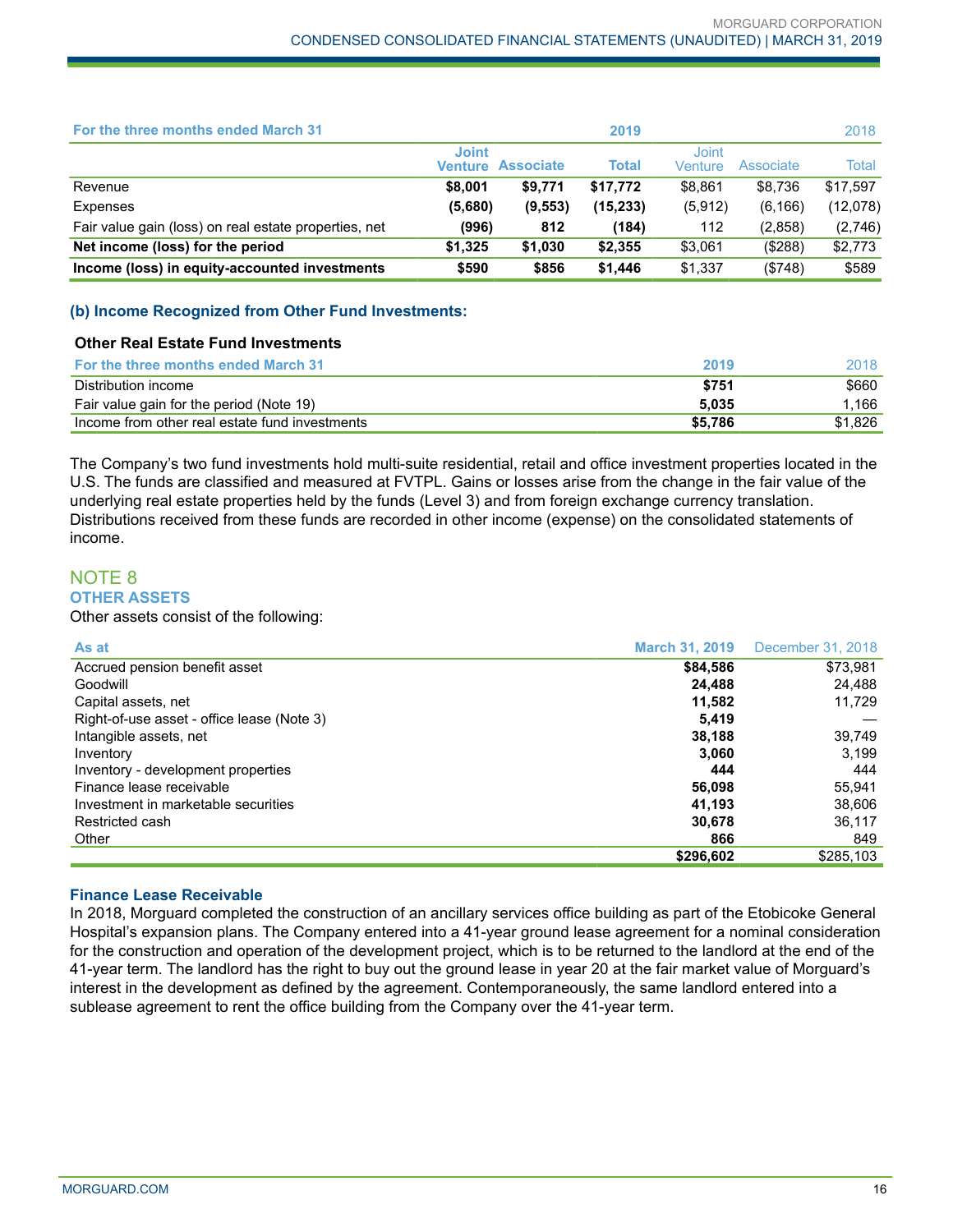## NOTE 9 **MORTGAGES PAYABLE**

Mortgages payable consist of the following:

| As at                                      | <b>March 31, 2019</b> | December 31, 2018 |
|--------------------------------------------|-----------------------|-------------------|
| Mortgages payable                          | \$4,264,373           | \$4,369,811       |
| Mark-to-market adjustments, net            | 15,976                | 17,455            |
| Deferred financing costs                   | (22, 937)             | (24, 565)         |
|                                            | \$4,257,412           | \$4,362,701       |
| Current                                    | \$744,908             | \$789,516         |
| Non-current                                | 3,512,504             | 3,573,185         |
|                                            | \$4,257,412           | \$4,362,701       |
| Range of interest rates                    | $2.25 - 8.95%$        | $2.25 - 8.95\%$   |
| Weighted average contractual interest rate | 3.88%                 | 3.87%             |
| Estimated fair value of mortgages payable  | \$4,365,955           | \$4,428,532       |

The aggregate principal repayments and balances maturing of the mortgages payable as at March 31, 2019, together with the weighted average contractual interest rate on debt maturing in the next five years and thereafter, are as follows:

|                          | <b>Principal</b><br><b>Instalment</b><br><b>Repayments</b> | <b>Balances</b><br><b>Maturing</b> | <b>Total</b> | <b>Weighted</b><br><b>Average</b><br><b>Contractual</b><br><b>Interest Rate</b> |
|--------------------------|------------------------------------------------------------|------------------------------------|--------------|---------------------------------------------------------------------------------|
| 2019 (remainder of year) | \$76,500                                                   | \$643,167                          | \$719,667    | 4.45%                                                                           |
| 2020                     | 99.624                                                     | 164.293                            | 263,917      | 4.76%                                                                           |
| 2021                     | 94.567                                                     | 393,033                            | 487.600      | 4.38%                                                                           |
| 2022                     | 88.024                                                     | 384,446                            | 472.470      | 3.65%                                                                           |
| 2023                     | 66,829                                                     | 539.442                            | 606.271      | 3.60%                                                                           |
| Thereafter               | 216,826                                                    | 1,497,622                          | 1,714,448    | 3.64%                                                                           |
|                          | \$642,370                                                  | \$3,622,003                        | \$4,264,373  | 3.88%                                                                           |

The Company's first mortgages are registered against specific real estate assets. As at March 31, 2019, mortgages payable mature between 2019 and 2058 and have a weighted average term to maturity of 5.0 years (December 31, 2018 - 5.2 years). Approximately 93.6% of the Company's mortgages have fixed interest rates.

Substantially all of the Company's real estate and hotel properties, and related rental revenue have been pledged as collateral for the mortgages payable.

Some of Temple's mortgages payable require it to maintain annual debt service coverage ratios and/or debt to equity ratios and/or debt to appraised value ratios and arrange for capital expenditures in accordance with predetermined limits. As at March 31, 2019, Temple was not in compliance with seven (December 31, 2018 - seven) debt service covenants affecting seven (December 31, 2018 - seven) mortgage loans amounting to \$103,797 (December 31, 2018 - \$104,525). Subsequent to March 31, 2019, the Company received a waiver in regard to one mortgage loan with an aggregate amount of \$14,497. None of the lenders has demanded payment of the mortgage loans. However, IFRS requires that the loan balance of mortgages payable in breach of debt covenants be included in the current portion of mortgages payable. As a result, the current portion of debt includes \$33,883 scheduled to retire after March 31, 2020.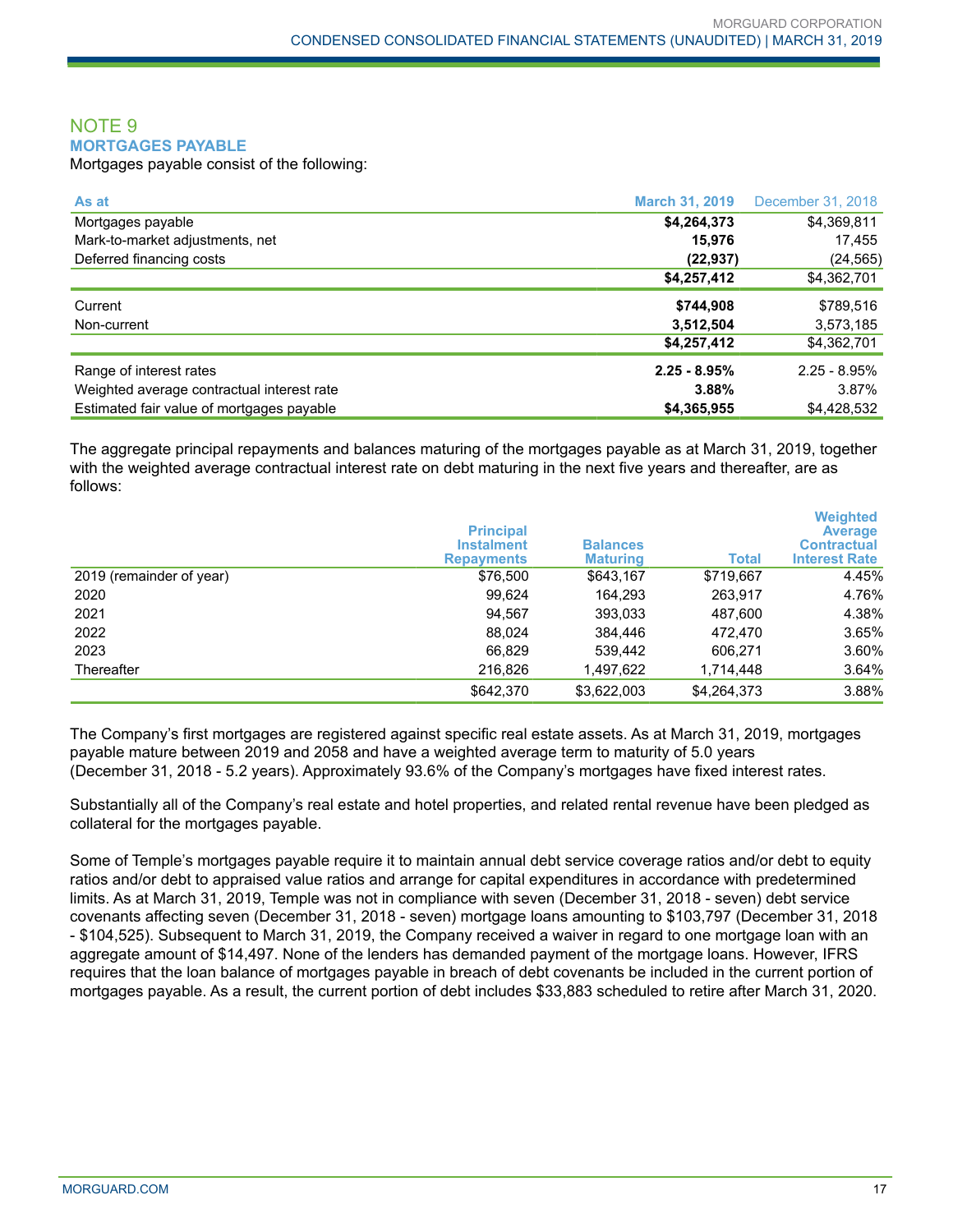## NOTE 10 **UNSECURED DEBENTURES**

The Company's senior unsecured debentures ("Unsecured Debentures") consist of the following:

|                                      |                      | <b>Coupon</b>        |           |                                  |
|--------------------------------------|----------------------|----------------------|-----------|----------------------------------|
| As at                                | <b>Maturity Date</b> | <b>Interest Rate</b> |           | March 31, 2019 December 31, 2018 |
| Series B senior unsecured debentures | November 18, 2020    | 4.013%               | \$200,000 | \$200,000                        |
| Series C senior unsecured debentures | September 15, 2022   | 4.333%               | 200.000   | 200,000                          |
| Series D senior unsecured debentures | May 14, 2021         | 4.085%               | 200.000   | 200,000                          |
| Series E senior unsecured debentures | January 25, 2024     | 4.715%               | 225,000   |                                  |
| Unamortized financing costs          |                      |                      | (3, 455)  | (2,303)                          |
|                                      |                      |                      | \$821,545 | \$597,697                        |

On November 18, 2016, the Company issued \$200,000 (net proceeds including issuance costs - \$199,198) of Series B senior unsecured debentures due on November 18, 2020. Interest on the Series B senior unsecured debentures is payable semi-annually, not in advance, on May 18 and November 18 of each year. The Company has the option to redeem the Series B senior unsecured debentures at a redemption price equal to the greater of the Canada Yield Price or par plus any accrued and unpaid interest. The Canada Yield Price is defined as the amount that would return a yield on investment for the remaining term to maturity equal to the Canada Bond Yield with an equal term to maturity plus a spread of 0.785%.

On September 15, 2017, the Company issued \$200,000 (net proceeds including issuance costs - \$198,800) of Series C senior unsecured debentures due on September 15, 2022. Interest on the Series C senior unsecured debentures is payable semi-annually, not in advance, on March 15 and September 15 of each year. The Company has the option to redeem the Series C senior unsecured debentures at a redemption price equal to the greater of the Canada Yield Price or par plus any accrued and unpaid interest. The Canada Yield Price is defined as the amount that would return a yield on investment for the remaining term to maturity equal to the Canada Bond Yield with an equal term to maturity plus a spread of 0.635%.

On May 14, 2018, the Company issued \$200,000 (net proceeds including issuance costs - \$198,805) of Series D senior unsecured debentures due on May 14, 2021. Interest on the Series D senior unsecured debentures is payable semi-annually, not in advance, on May 14 and November 14 of each year. The Company has the option to redeem the Series D senior unsecured debentures at a redemption price equal to the greater of the Canada Yield Price or par plus any accrued and unpaid interest. The Canada Yield Price is defined as the amount that would return a yield on investment for the remaining term to maturity equal to the Canada Bond Yield with an equal term to maturity plus a spread of 0.50%.

On January 25, 2019, the Company issued \$225,000 (net proceeds including issuance costs - \$223,575) of Series E senior unsecured debentures due on January 25, 2024. Interest on the Series E senior unsecured debentures is payable semi-annually, not in advance, on January 25 and July 25 of each year commencing on July 25, 2019. Paros Enterprises Limited, a related party, acquired \$12,500 aggregate principal amount of the Series E senior unsecured debentures. The Company has the option to redeem the Series E senior unsecured debentures at a redemption price equal to the greater of the Canada Yield Price or par plus any accrued and unpaid interest. The Canada Yield Price is defined as the amount that would return a yield on investment for the remaining term to maturity equal to the Canada Bond Yield with an equal term to maturity plus a spread of 0.70%.

For the three months ended March 31, 2019, interest on the Unsecured Debentures of \$8,020 (2018 - \$5,480) is included in interest expense (Note 18).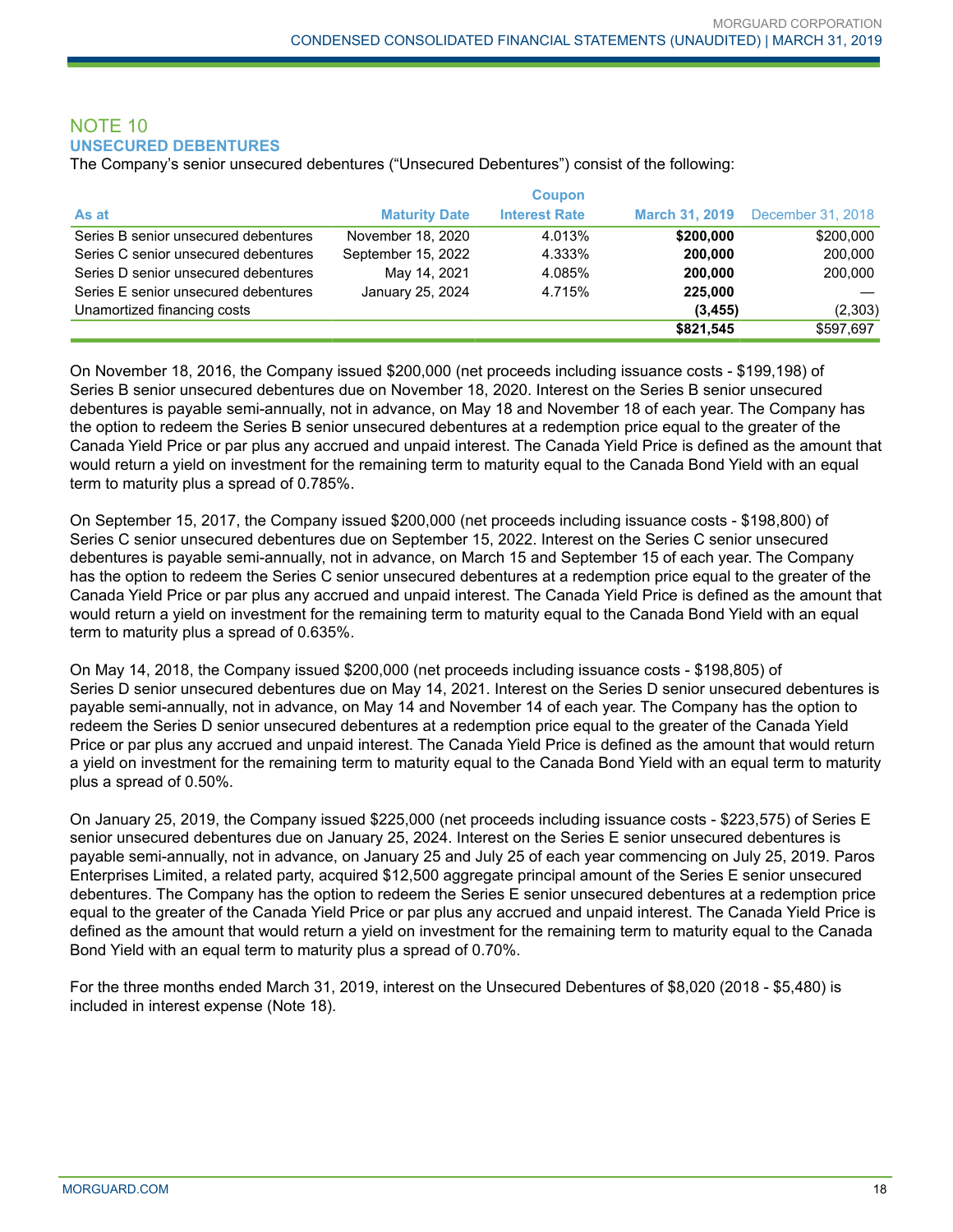## NOTE 11 **CONVERTIBLE DEBENTURES**

Convertible debentures consist of the following:

| As at                                    | <b>Maturity Date</b> | <b>Conversion</b><br><b>Price</b> | <b>Coupon</b><br><b>Interest</b><br>Rate | <b>Principal</b><br><b>Balance</b> | <b>Principal</b><br><b>Owned</b><br>by the<br>Company | March 31.<br>2019 | December 31,<br>2018 |
|------------------------------------------|----------------------|-----------------------------------|------------------------------------------|------------------------------------|-------------------------------------------------------|-------------------|----------------------|
| Morguard REIT                            | December 31, 2021    | \$20.40                           |                                          | 4.50% \$175.000                    | \$60,000                                              | \$110,657         | \$110,166            |
| Morguard Residential REIT <sup>(1)</sup> | March 31, 2023       | \$20.20                           | 4.50%                                    | \$85,500                           | \$5,000                                               | 81,276            | 79,769               |
| Temple - Series $E^{(2)}$                | April 8, 2019        | \$9.75                            | 7.25%                                    | \$40,647                           | \$1,011                                               | 39,636            | 38,064               |
|                                          |                      |                                   |                                          |                                    |                                                       | \$231,569         | \$227,999            |
|                                          |                      |                                   |                                          |                                    |                                                       |                   |                      |
| Current                                  |                      |                                   |                                          |                                    |                                                       | \$39,636          | \$2,063              |
| Non-current                              |                      |                                   |                                          |                                    |                                                       | 191,933           | 225,936              |
|                                          |                      |                                   |                                          |                                    |                                                       | \$231,569         | \$227,999            |

 $<sup>(1)</sup>$  As at March 31, 2019, the liability includes the fair value of the conversion option of \$3,821 (December 31, 2018 - \$2,469).</sup>

 $^{(2)}$  Temple delivered notice on March 4, 2019 to redeem the outstanding Series E convertible debentures and on April 8, 2019, Temple repaid the Series E convertible debentures.

#### **Morguard REIT**

On December 30, 2016, Morguard REIT issued \$175,000 principal amount of 4.50% convertible unsecured subordinated debentures, and incurred issue costs of \$5,137 for net proceeds of \$169,863. Interest is payable semiannually, not in advance, on June 30 and December 31 of each year. The convertible debentures, with the exception of \$3,242, the value assigned to the holder's conversion option, have been recorded as debt on the consolidated balance sheets.

#### **Morguard Residential REIT**

On March 15, 2013, Morguard Residential REIT issued \$60,000 principal amount of 4.65% convertible unsecured subordinated debentures and incurred issue costs of \$2,062 for net proceeds of \$57,938. On February 23, 2018, \$23 of the debentures were converted into 1,483 Units, and on February 26, 2018, the remaining \$59,977 (\$54,977 excluding principal owned by the Company) of the debentures were redeemed in advance of their March 30, 2018 maturity date.

On February 13, 2018, Morguard Residential REIT issued \$75,000 principal amount of 4.50% convertible unsecured subordinated debentures maturing on March 31, 2023. On February 21, 2018, an additional principal amount of \$10,500 was issued pursuant to the exercise of the over-allotment option. Interest is payable semi-annually, not in advance, on March 31 and September 30 of each year. The underwriter's commission attributable to the debentures in the amount of \$3,375 have been capitalized and are being amortized over the term to maturity. Morguard owns \$5,000 aggregate principal amount of the 4.50% convertible unsecured subordinated debentures.

#### **Temple Hotels Inc.**

As at March 31, 2019, the 7.25% Series E convertible debentures have a principal balance of \$40,647. The Series E convertible debentures are redeemable at the option of Temple at their principal amount. Interest is payable semiannually, not in advance, on March 31 and September 30 of each year.

On September 28, 2017, holders of the Series E convertible debentures approved the following proposed amendments to the Series E convertible debentures, effective October 2, 2017:

- i) Decreasing the conversion price from \$40.08 to \$9.75 per common share of Temple;
- ii) Extending the maturity date from September 30, 2017 to September 30, 2020;
- iii) Permitting Temple to redeem the Series E convertible debentures, in whole or in part, at any time up to September 30, 2020, at a price equal to the principal amount thereof plus accrued and unpaid interest to, but excluding the date of the redemption; and
- iv) Permitting Temple to complete the Initial Partial Redemption (as defined below) without further notice or communication to holders of Series E convertible debentures and to complete the Additional Partial Redemptions (as defined below).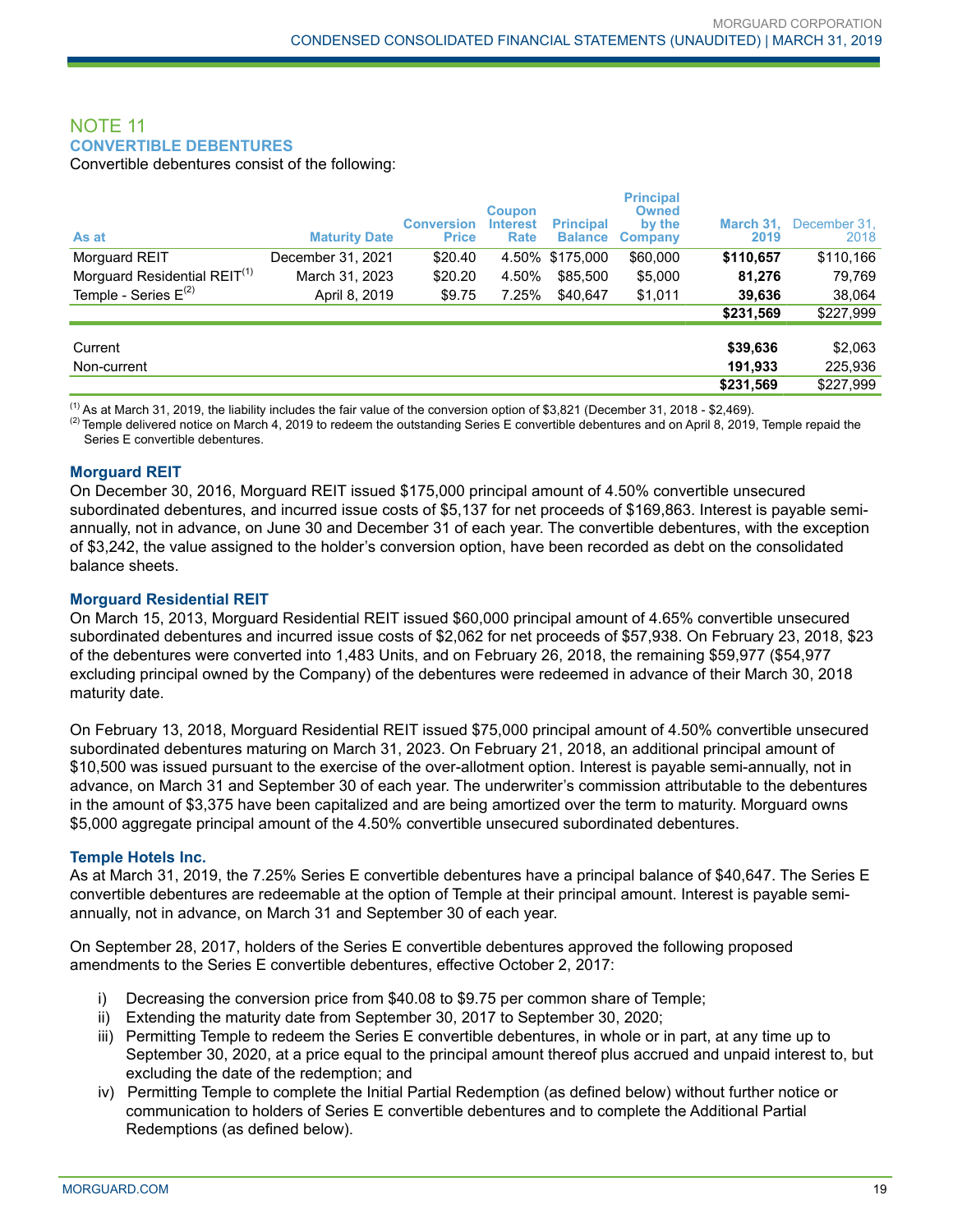On October 2, 2017, Temple redeemed \$2,259 (\$2,202 excluding principal owned by the Company) of the principal amount of the Series E convertible debentures outstanding, which represents 5% of the issued and outstanding Series E convertible debentures (the "Initial Partial Redemption"). Temple has also committed to redeem an additional 5% of the issued and outstanding principal amount of Series E convertible debentures on each of September 30, 2018 and September 30, 2019 (the "Additional Partial Redemptions"). Each of the Initial Partial Redemption and the Additional Partial Redemptions will be for a cash payment equal to the principal amount of such redemption plus accrued and unpaid interest to, but excluding the date of redemption. On October 2, 2017, the convertible debentures, with the exception of \$2,120, the value assigned to the holder's conversion option, have been recorded as debt on the consolidated balance sheets.

On October 1, 2018, the first business day after September 30, 2018, Temple redeemed \$2,258 (\$2,202 excluding principal owned by the Company) of the principal amount of the Series E convertible debentures outstanding.

For the three months ended March 31, 2019, interest on convertible debentures net of accretion of \$4,699 (2018 - \$4,524) is included in interest expense (Note 18).

## NOTE 12

## **MORGUARD RESIDENTIAL REIT UNITS**

The Units issued by Morguard Residential REIT that are not held by the Company are classified as equity on Morguard Residential REIT's balance sheet but are classified as a liability on the Company's consolidated balance sheets. Morguard Residential REIT Units are redeemable at any time, in whole or in part, on demand by the holders. Upon receipt of the redemption notice by Morguard Residential REIT, all rights to and under the units tendered for redemption shall be surrendered, and the holder shall be entitled to receive a price per Unit equal to the lesser of: (i) 90% of the market price of the Units on the principal exchange market on which the Units are listed or quoted for trading during the 10 consecutive trading days ending immediately prior to the date on which the Units were surrendered for redemption; or (ii) 100% of the closing market price on the principal exchange market on which the Units are listed or quoted for trading on the redemption date.

As at March 31, 2019, the Company valued the non-controlling interest in the Morguard Residential REIT Units at \$446,816 (December 31, 2018 - \$417,481) and classified the Units as a liability on the consolidated balance sheets. Due to the change in the market value of the Units and the distributions paid to external unitholders, the Company recorded a fair value loss for the three months ended March 31, 2019 of \$33,801 (2018 - gain of \$28,869) in the consolidated statements of income (Note 19).

The components of the fair value gain (loss) on Morguard Residential REIT Units are as follows:

| <b>For the three months ended March 31</b>                | 2019          | 2018     |
|-----------------------------------------------------------|---------------|----------|
| Fair value gain (loss) on Morguard Residential REIT Units | (S29, 207)    | \$33.328 |
| Distributions to external Unitholders (Note 4)            | (4,594)       | (4.459)  |
| Fair value gain (loss) on Morguard Residential REIT Units | $($ \$33,801) | \$28.869 |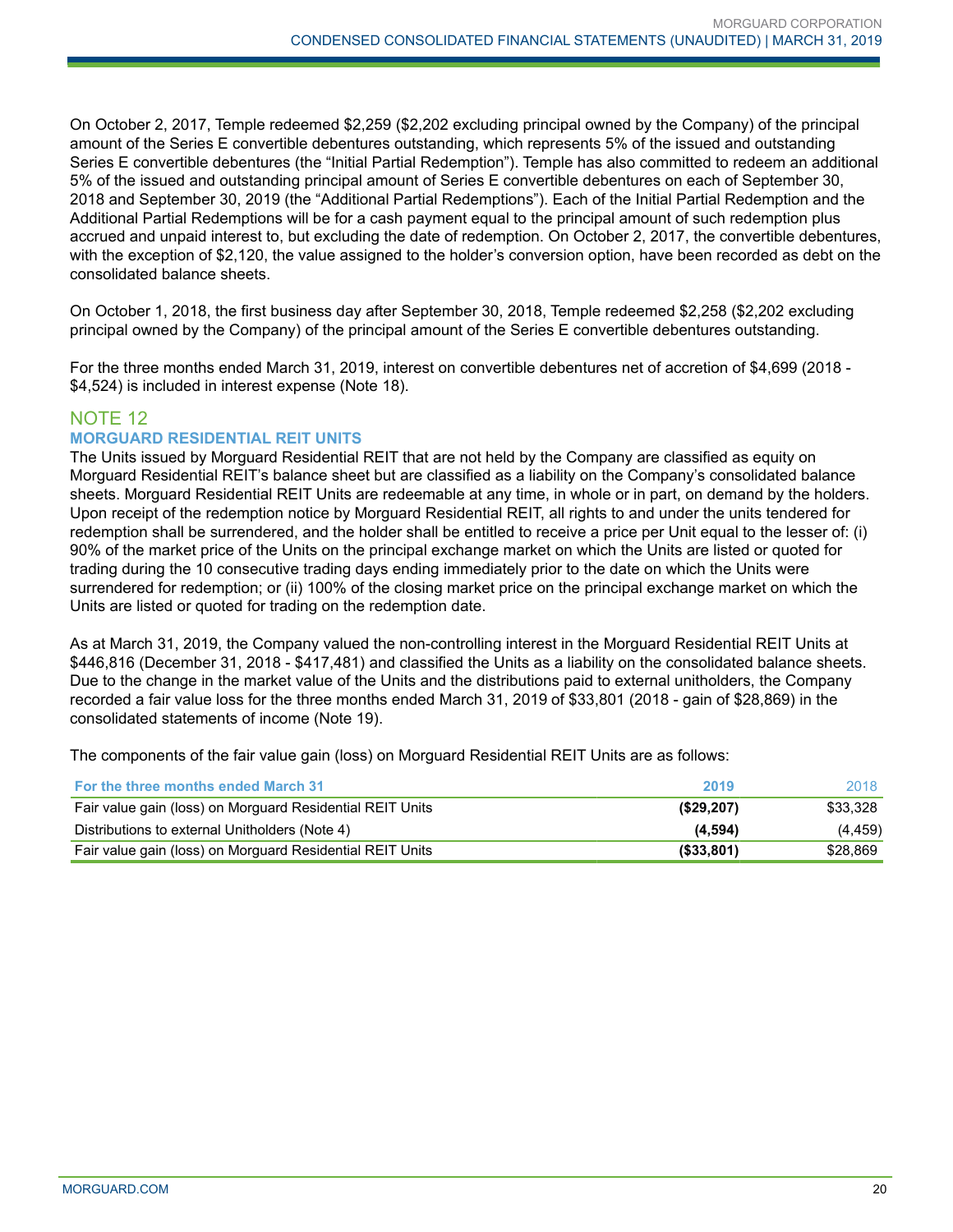## NOTE 13 **LEASE LIABILITIES**

The following table presents the change in the balance of lease liabilities:

| As at                           | <b>March 31, 2019</b> | December 31, 2018 |
|---------------------------------|-----------------------|-------------------|
| Balance, beginning of period    | \$9,754               | \$8,970           |
| Adoption of IFRS 16 (Note 3)    | 161,614               |                   |
| Principal payments              | (490)                 |                   |
| Dispositions (Note 6)           | (684)                 |                   |
| Foreign exchange gain (loss)    | (217)                 | 784               |
| Balance, end of period          | \$169,977             | \$9,754           |
| Current (Note 14)               | \$2,150               | $s-$              |
| Non-current                     | 167,827               | 9,754             |
|                                 | \$169,977             | \$9,754           |
| Weighted average borrowing rate | 5.75%                 | 4.96%             |

## NOTE 14 **ACCOUNTS PAYABLE AND ACCRUED LIABILITIES**

Accounts payable and accrued liabilities consist of the following:

| As at                                        |           | <b>March 31, 2019</b> December 31, 2018 |
|----------------------------------------------|-----------|-----------------------------------------|
| Accounts payable and accrued liabilities     | \$207,253 | \$185.921                               |
| Tenant deposits                              | 26,738    | 26.260                                  |
| Stock appreciation rights ("SARs") liability | 24.149    | 20,105                                  |
| Lease liability (Note 13)                    | 2.150     |                                         |
| Other                                        | 4.351     | 2.630                                   |
|                                              | \$264,641 | \$234.916                               |

## NOTE 15 **BANK INDEBTEDNESS**

As at March 31, 2019 and December 31, 2018, the Company has operating lines of credit totalling \$364,000, the majority of which can be borrowed in either Canadian or United States dollars and are subject to floating interest rates based on bankers' acceptance or LIBOR rates. As at March 31, 2019, the maximum amount that can be borrowed on the operating lines of credit is \$346,623 (December 31, 2018 - \$344,911) which includes deducting issued letters of credit in the amount of \$13,336 (2018 - \$15,048) related to these facilities. The Company's investments in Morguard REIT and Morguard Residential REIT, marketable securities, amounts receivable, inventory, capital assets and a fixed-charge security on specific properties have been pledged as collateral on these operating lines of credit. As at March 31, 2019, the Company had borrowed \$55,193 (December 31, 2018 - \$225,160) on its operating lines of credit.

The bank credit agreements include certain restrictive undertakings by the Company. As at March 31, 2019, the Company is in compliance with all undertakings.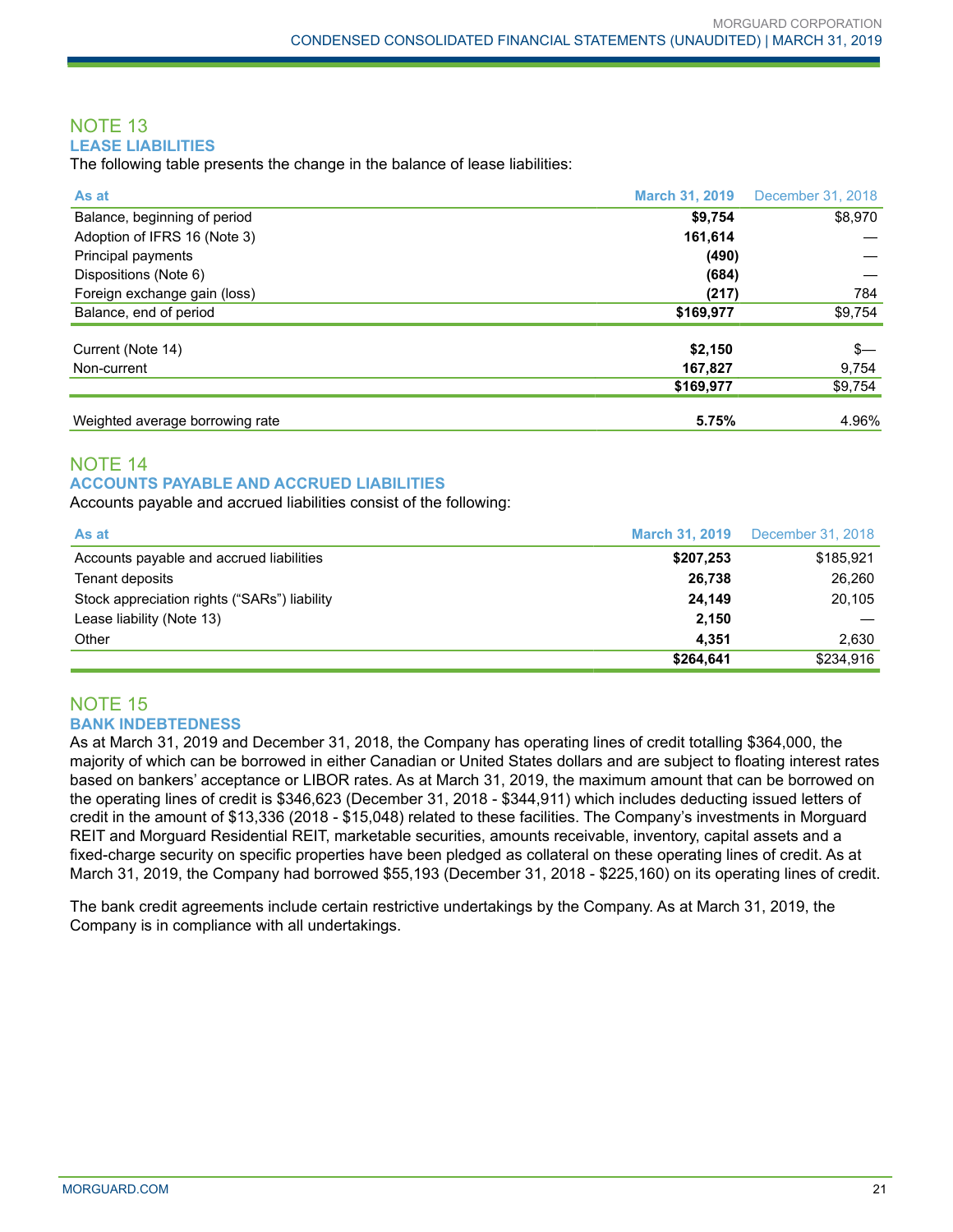## NOTE 16 **SHAREHOLDERS' EQUITY**

**(a) Share Capital Authorized**

Unlimited common shares, no par value. Unlimited preference shares, no par value, issuable in series.

| <b>Number</b> | <b>Amount</b> |
|---------------|---------------|
|               |               |
| 11,842        | \$106,952     |
| (515)         | (4,655)       |
| (34)          |               |
|               | 139           |
| 11.294        | 102,436       |
| (7)           | (63)          |
|               | 25            |
| 11,287        | \$102,398     |
|               | (000s)        |

The Company had the approval of the TSX under its normal course issuer bid ("NCIB") to purchase up to 592,415 common shares. The program expired on September 21, 2018. On September 19, 2018, the Company obtained the approval of the TSX under its NCIB to purchase up to 569,854 common shares, being approximately 5% of the issued and outstanding common shares, and the program expires on September 21, 2019. The daily repurchase restriction for the common shares is 1,000. During the three months ended March 31, 2019, 6,971 common shares were purchased for cash consideration of \$1,314 at a weighted average price of \$188.50 per common share.

Total dividends declared during the three months ended March 31, 2019 amounted to \$1,693, or \$0.15 per common share (2018 - \$1,722, or \$0.15 per common share). On May 7, 2019, the Company declared a common share dividend of \$0.15 per common share to be paid in the second quarter of 2019.

#### **(b) Contributed Surplus**

During the three months ended March 31, 2019, the Company acquired nil Units of Morguard REIT (2018 - 1,119,630 Units) for cash consideration of \$nil (2018 - \$15,774).

The difference between the cash consideration and the carrying value of the non-controlling interest acquired for the three months ended March 31, 2019, amounted to \$nil (2018 - \$12,433) and the amount has been recorded within retained earnings.

During the three months ended March 31, 2019, the Company acquired nil common shares of Temple (2018 - 549,895 common shares) for cash consideration of \$nil (2018 - \$1,457).

During the three months ended March 31, 2019, Temple purchased for cancellation nil common shares (2018 - 99,684 common shares) for cash consideration of \$nil (2018 - \$260), and the amount has been recorded within retained earnings.

The difference between the cash consideration and the carrying value of the non-controlling interest acquired for the three months ended March 31, 2019, amounted to \$nil (2018 - \$1,016) and the amount has been recorded within retained earnings.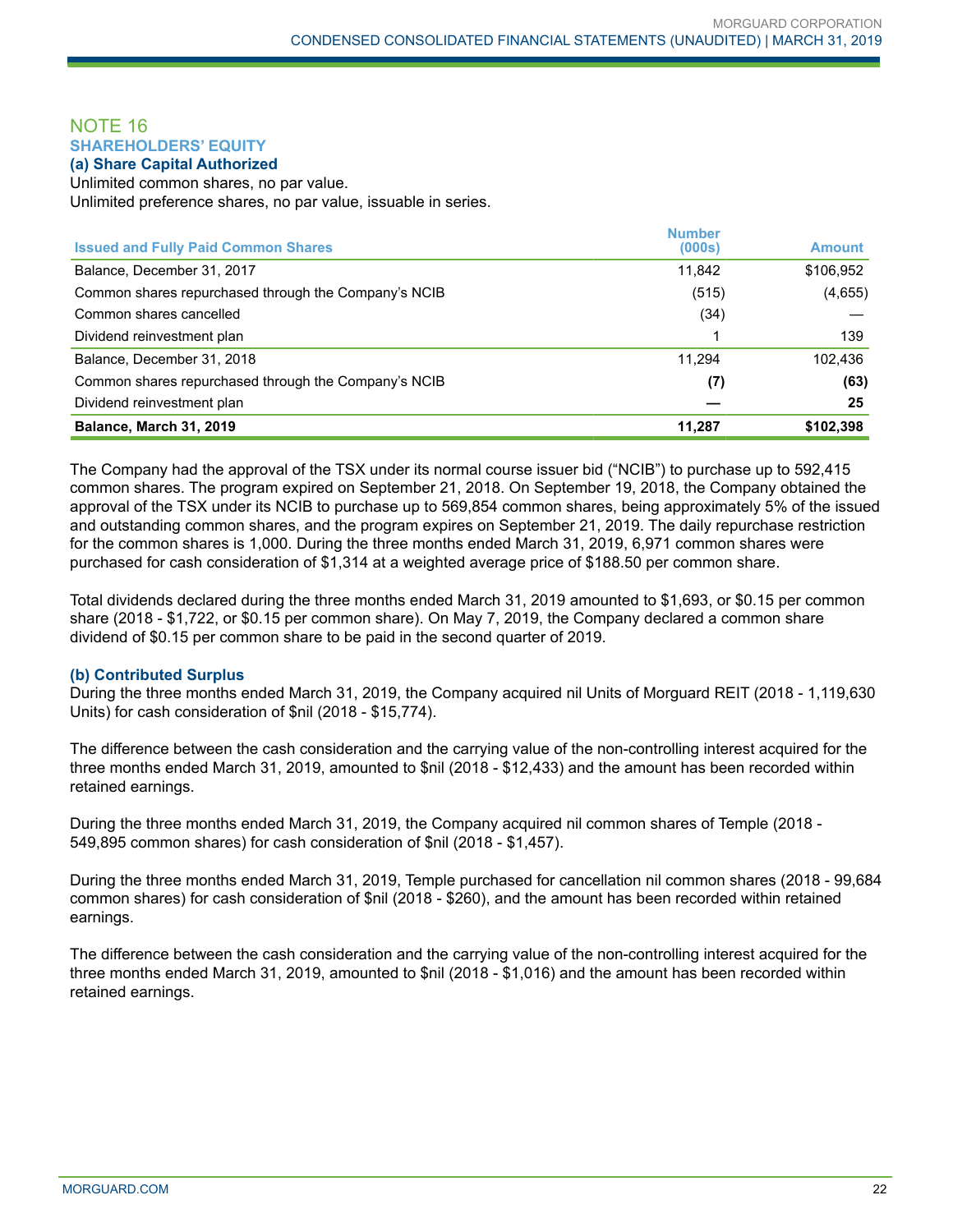#### **(c) Stock Appreciation Rights Plan**

The SARs granted vest equally over 10 years subject to restrictions.

| <b>As at March 31, 2019</b> |                       |               |                 |                  |                    |
|-----------------------------|-----------------------|---------------|-----------------|------------------|--------------------|
| <b>Date of Grant</b>        | <b>Exercise Price</b> | <b>Issued</b> | <b>Redeemed</b> | <b>Cancelled</b> | <b>Outstanding</b> |
| March 20, 2008              | \$30.74               | 200.000       | (54,000)        | (53, 500)        | 92,500             |
| November 2, 2010            | \$43.39               | 55,000        | (2,000)         | (8,000)          | 45,000             |
| May 13, 2014                | \$137.90              | 25,000        | (2,000)         | (8,000)          | 15,000             |
| May 13, 2015                | \$153.82              | 10.000        |                 |                  | 10.000             |
| January 11, 2017            | \$179.95              | 90,000        |                 |                  | 90,000             |
| May 18, 2018                | \$163.59              | 125,000       |                 |                  | 125,000            |
| August 8, 2018              | \$168.00              | 20,000        |                 |                  | 20,000             |
| November 8, 2018            | \$184.00              | 10,000        |                 |                  | 10,000             |
| <b>Total</b>                |                       | 535,000       | (58,000)        | (69, 500)        | 407,500            |

During the three months ended March 31, 2019, the Company recorded a fair value adjustment to compensation expense of \$4,044 (2018 - reduction of compensation expense of \$750). The expense is included in property management and corporate expenses in the consolidated statements of income, and the liability is classified as accounts payable and accrued liabilities (Note 14).

The fair value for the SARs was calculated using the Black-Scholes option pricing model. In determining the fair value of the SARs, management is required to make assumptions that could have a material impact on the valuation. The following are the assumptions that were used in determining the fair value as at March 31, 2019: a dividend yield of 0.30% (2018 - 0.35%), expected volatility of approximately 21.45% (2018 - 20.40%) and the 10-year Bank of Canada Bond Yield of 1.54% (2018 - 2.11%).

#### **(d) Accumulated Other Comprehensive Income**

As at March 31, 2019 and December 31, 2018, accumulated other comprehensive income consists of the following amounts:

| As at                                           |           | <b>March 31, 2019</b> December 31, 2018 |
|-------------------------------------------------|-----------|-----------------------------------------|
| Actuarial gain on defined benefit pension plans | \$49,903  | \$42.057                                |
| Unrealized foreign currency translation gain    | 203.765   | 231.297                                 |
|                                                 | \$253,668 | \$273.354                               |

#### NOTE 17 **REVENUE**

The components of revenue from real estate properties are as follows:

| For the three months ended March 31      | 2019      | 2018      |
|------------------------------------------|-----------|-----------|
| Rental income                            | \$120,628 | \$114.489 |
| Realty taxes and insurance               | 34.767    | 30.500    |
| Common area maintenance recoveries       | 27.508    | 25.918    |
| Property management and ancillary income | 36.937    | 32.932    |
|                                          | \$219,840 | \$203,839 |

The components of revenue from hotel properties are as follows:

| <b>For the three months ended March 31</b> | 2019     | 2018     |
|--------------------------------------------|----------|----------|
| Room revenue                               | \$39,538 | \$39,296 |
| Other hotel revenue                        | 14.089   | 14,556   |
|                                            | \$53.627 | \$53.852 |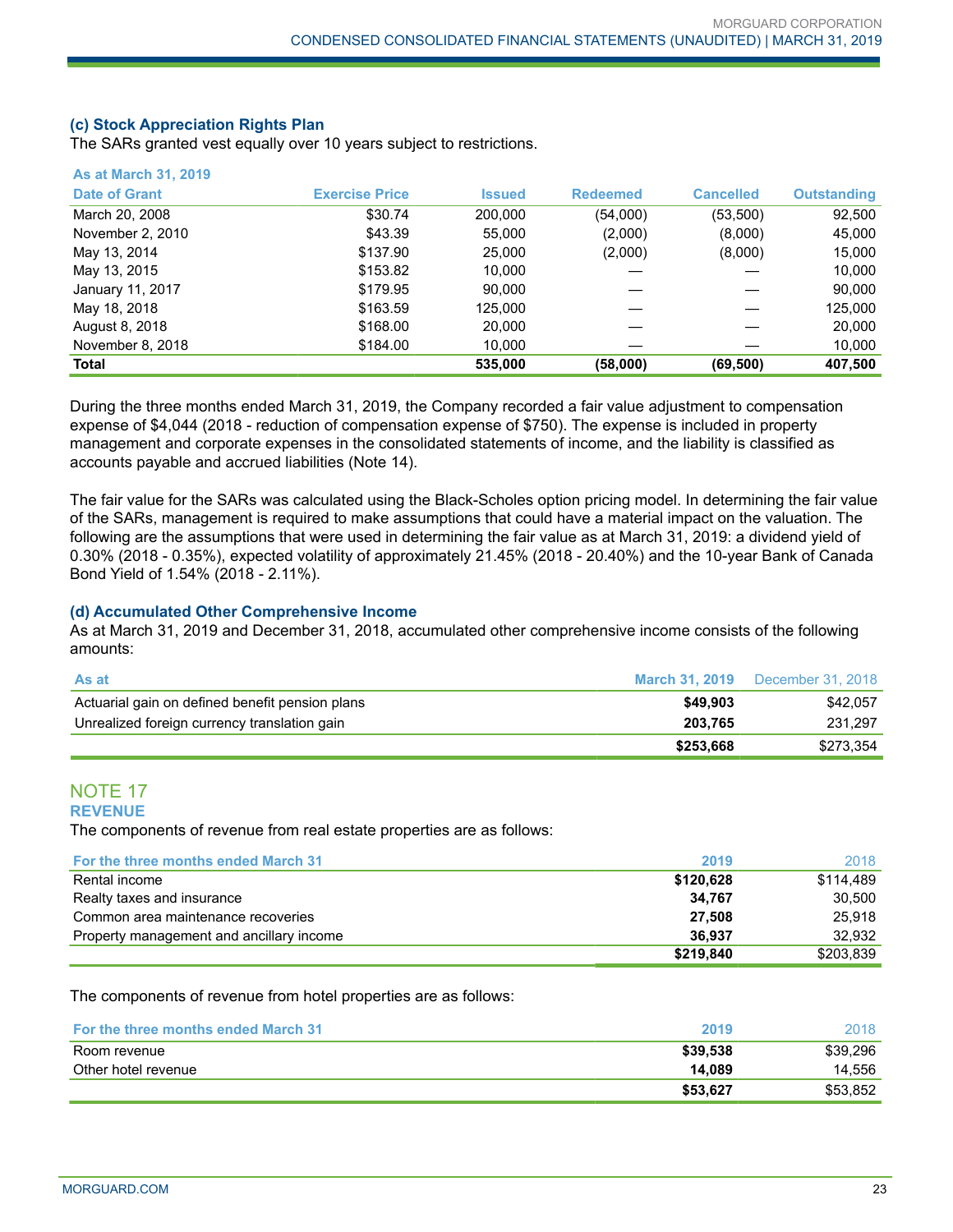The components of management and advisory fees are as follows:

| <b>For the three months ended March 31</b> | 2019     | 2018     |
|--------------------------------------------|----------|----------|
| Property and asset management fees         | \$9.420  | \$10.749 |
| Other fees                                 | 2.231    | 3.688    |
|                                            | \$11,651 | \$14.437 |

## NOTE 18 **INTEREST EXPENSE**

The components of interest expense are as follows:

| For the three months ended March 31                            | 2019     | 2018     |
|----------------------------------------------------------------|----------|----------|
| Interest on mortgages                                          | \$41,433 | \$38,952 |
| Interest on Unsecured Debentures (Note 10)                     | 8,020    | 5,480    |
| Interest on convertible debentures, net of accretion (Note 11) | 4,699    | 4,524    |
| Interest on bank indebtedness                                  | 955      | 1,385    |
| Interest on construction loans                                 |          | 393      |
| Interest on loans payable and other                            | 884      | 247      |
| Interest on lease liabilities                                  | 2,422    | 95       |
| Amortization of mark-to-market adjustments on mortgages, net   | (1, 476) | (2, 150) |
| Amortization of deferred financing costs                       | 1.818    | 1.680    |
| Loss on extinguishment of mortgages payable                    | 491      |          |
|                                                                | 59,246   | 50,606   |
| Less: Interest capitalized to properties under development     | (199)    | (555)    |
|                                                                | \$59,047 | \$50.051 |

### NOTE 19 **FAIR VALUE GAIN (LOSS), NET**

The components of fair value gain (loss) are as follows:

| For the three months ended March 31                                       | 2019      | 2018     |
|---------------------------------------------------------------------------|-----------|----------|
| Fair value gain on real estate properties, net                            | \$48,487  | \$65,289 |
| Financial assets (liabilities):                                           |           |          |
| Fair value gain (loss) on conversion option of MRG convertible debentures | (1, 352)  | 571      |
| Fair value gain (loss) on MRG Units (Note 12)                             | (33, 801) | 28.869   |
| Fair value gain on other real estate fund investment (Note 7(b))          | 5.035     | 1.166    |
| Fair value gain on investment in marketable securities                    | 2,587     | 112      |
| Total fair value gain (loss), net                                         | \$20,956  | \$96,007 |

## NOTE 20 **OTHER INCOME (EXPENSE)**

The components of other income (expense) are as follows:

| <b>For the three months ended March 31</b> | 2019      | 2018    |
|--------------------------------------------|-----------|---------|
| Foreign exchange gain (loss)               | (\$1,680) | \$2.367 |
| Gain on sale of hotel property (Note 6)    | 508       |         |
| Other income (expense)                     | 1.357     | (168)   |
|                                            | \$185     | \$2.199 |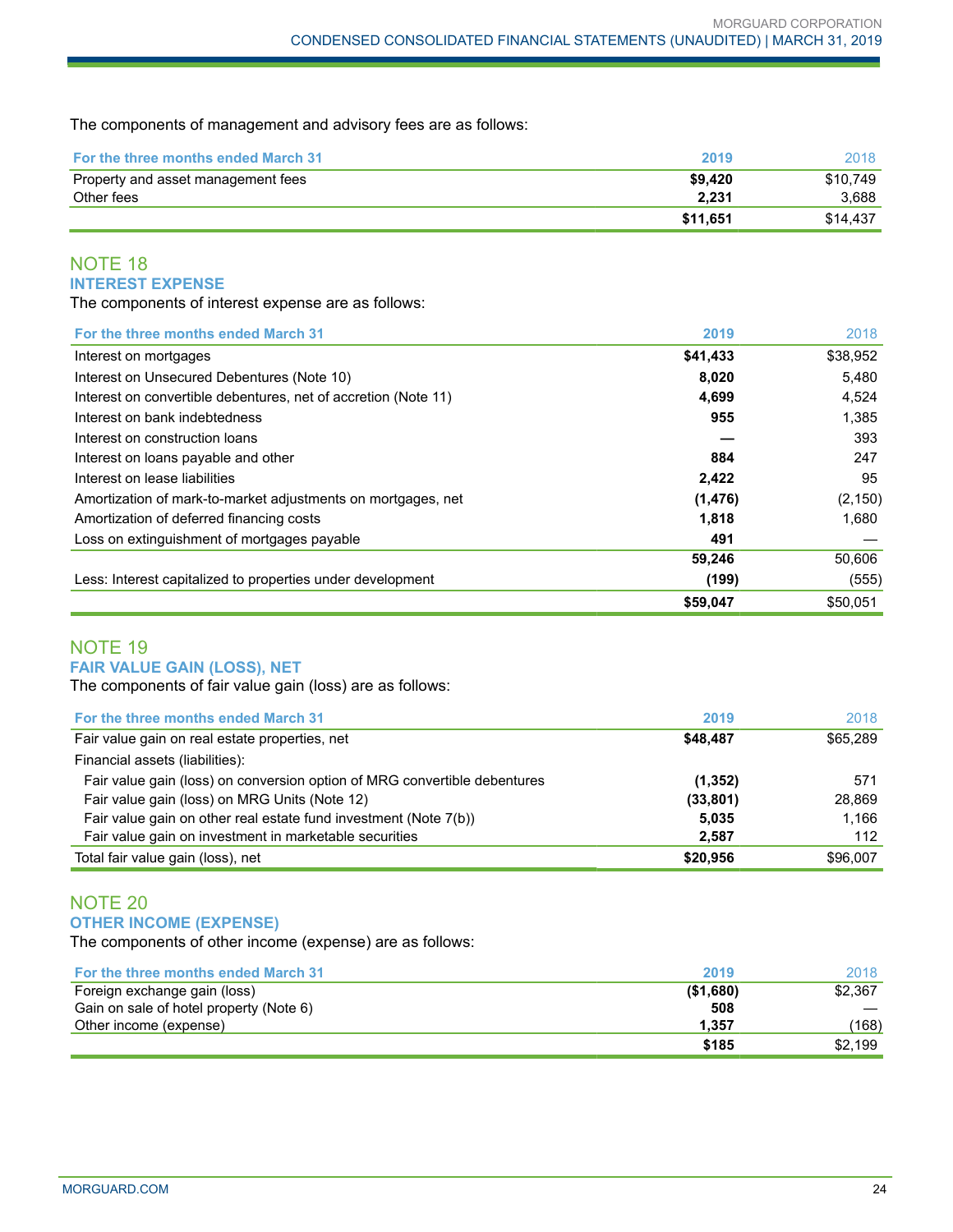## NOTE 21 **RELATED PARTY TRANSACTIONS**

In addition to the related party transactions disclosed in Notes 7 and 10, related party transactions also include the following:

#### **(a) Paros Enterprises Limited ("Paros")**

Paros is the majority shareholder and ultimate parent of the Company. Paros is owned by the Company's Chairman and Chief Executive Officer, Mr. K. Rai Sahi.

The Company entered into a demand loan agreement with Paros that provides for the Company to borrow up to \$22,000. The total loan payable outstanding from Paros as at March 31, 2019 was \$nil (December 31, 2018 - \$12,500). During the three months ended March 31, 2019, the Company incurred net interest expense of \$30 (2018 - \$nil).

### **(b) TWC Enterprises Limited ("TWC")**

The Company provides TWC with managerial and consulting services for its business and the business of its subsidiaries. Mr. K. Rai Sahi is Chairman and Chief Executive Officer and the majority shareholder of TWC through his personal holding companies, which include Paros. Pursuant to contractual agreements between the Company and TWC, for the three months ended March 31, 2019, the Company received a management fee of \$326 (2018 - \$205) and paid rent and operating expenses of \$176 (2018 - \$150).

The Company has a revolving demand loan agreement with TWC that provides for either party to borrow up to \$50,000 at either the prime rate or the bankers' acceptance rate plus applicable stamping fees. The total loan payable as at March 31, 2019 was \$39,294 (December 31, 2018 - \$47,809). During the three months ended March 31, 2019, the Company paid net interest of \$403 (2018 - earned net interest of \$75).

#### **(c) Share/Unit Purchase and Other Loans**

As at March 31, 2019, share/Unit purchase and other loans to officers and employees of the Company and its subsidiaries of \$5,433 (December 31, 2018 - \$5,552) are outstanding. The loans are collateralized by their common shares of the Company, Units of Morguard REIT and Units of Morguard Residential REIT and are interest-bearing computed at the Canadian prime interest rate and are due on January 10, 2024. Other loans are secured against the underlying asset. The loans are classified as amounts receivable in the consolidated balance sheets. As at March 31, 2019, the fair market value of the common shares/Units held as collateral is \$100,629.

## NOTE 22 **INCOME TAXES**

#### **(a) Tax Provision**

For the three months ended March 31, 2019, the Company recorded an income tax provision of \$8,884 (2018 - \$9,175). The effective tax rate of the current and the prior period was impacted by the tax rate differential. The effective tax rate of the prior period was also impacted by the non-recognition of the benefit of certain deductible temporary difference and the change of estimate of deferred tax liabilities.

#### **(b) Unrecognized Deductible Temporary Differences**

As at March 31, 2019, the Company's U.S. subsidiaries have total net operating losses of US\$84,488 (December 31, 2018 - US\$84,395) of which no deferred tax assets were recognized in respect of US\$76,726 (December 31, 2018 - US\$76,456) net operating losses as it is not probable that taxable income will be available against which the deductible temporary difference can be utilized. The net operating losses expire in varying years commencing 2030. As at March 31, 2019, the Company's U.S. subsidiaries have US\$7,762 (December 31, 2018 - US\$7,939) net operating losses of which deferred tax assets were recognized. As at March 31, 2019, the Company's U.S. subsidiaries have total of US\$11,726 (December 31, 2018 - US\$13,124) of unutilized interest expense deductions, of which deferred tax assets were recognized.

As at March 31, 2019, the Company's Canadian subsidiaries have total net operating losses of \$198,208 (December 31, 2018 - \$191,263) of which no deferred tax assets were recognized as it is not probable that taxable income will be available against which they can be utilized. These losses expire in various years commencing 2022.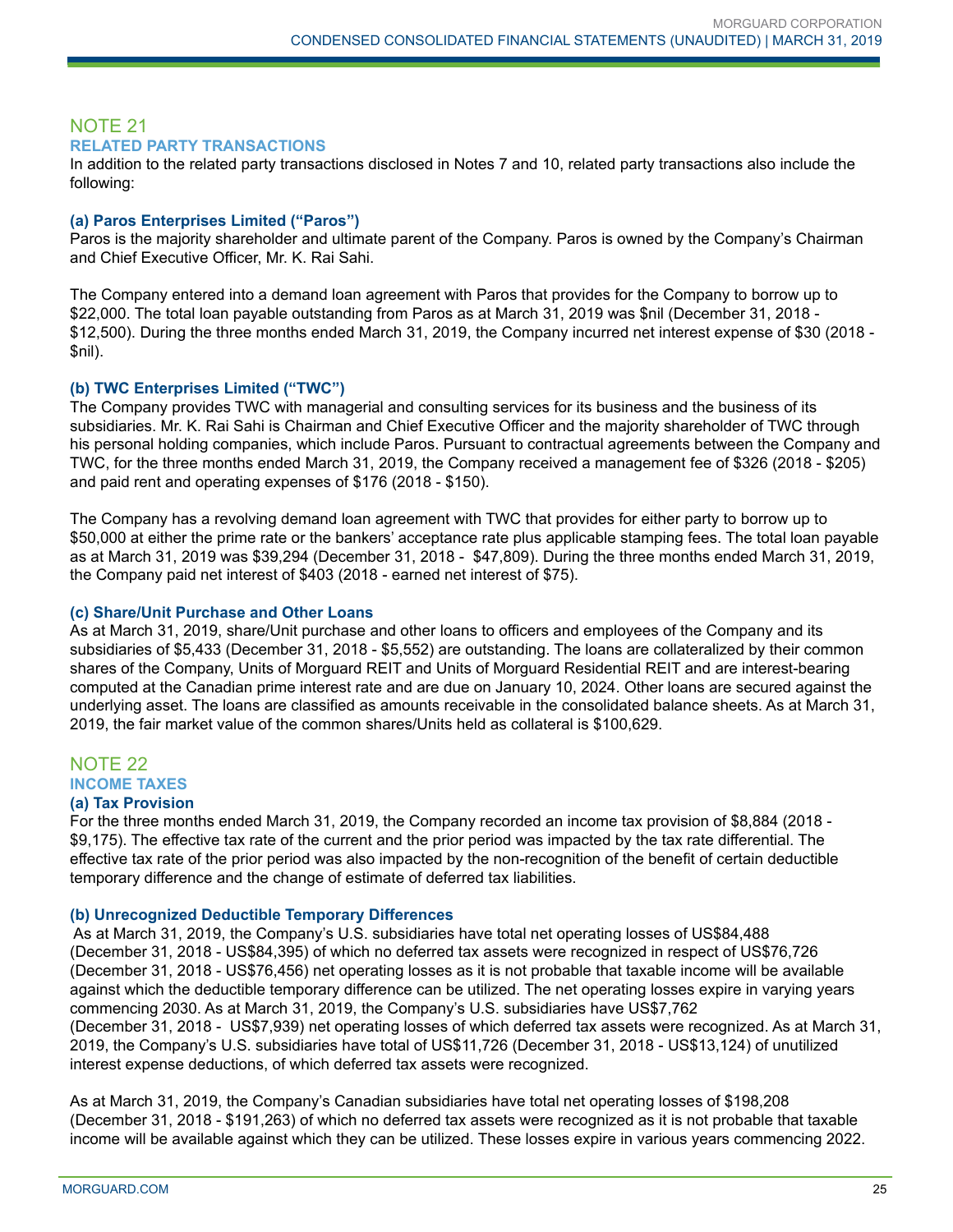As at March 31, 2019, the Company has other Canadian temporary differences of \$24,151 (December 31, 2018 - \$26,360) for which no deferred tax asset was recognized. These other temporary differences have no expiration date.

## NOTE 23 **NET INCOME PER COMMON SHARE**

| <b>For the three months ended March 31</b>      | 2019     | 2018      |
|-------------------------------------------------|----------|-----------|
| Net income attributable to common shareholders  | \$33,486 | \$116.608 |
| Weighted average number of common shares        |          |           |
| outstanding (000s) - basic and diluted          | 11.290   | 11.543    |
| Net income per common share - basic and diluted | \$2.97   | \$10.10   |

#### NOTE 24 **CONSOLIDATED STATEMENTS OF CASH FLOWS (a) Items Not Affecting Cash**

| For the three months ended March 31                                                 | 2019       | 2018       |
|-------------------------------------------------------------------------------------|------------|------------|
| Fair value gain on real estate properties, net                                      | (\$20,186) | (\$41,766) |
| Fair value loss (gain) on conversion option of MRG convertible debentures (Note 19) | 1,352      | (571)      |
| Fair value loss (gain) on MRG Units (Note 12)                                       | 29,207     | (33, 328)  |
| Fair value gain on other real estate investment funds (Note 19)                     | (5,035)    | (1, 166)   |
| Fair value gain on investment in marketable securities (Note 19)                    | (2, 587)   | (112)      |
| Equity income from investments                                                      | (1, 446)   | (589)      |
| Amortization of hotel properties                                                    | 6,772      | 6,512      |
| Amortization of capital assets and other                                            | 2,017      | 1,624      |
| Amortization of deferred financing costs (Note 18)                                  | 1,818      | 1,680      |
| Amortization of mark-to-market adjustments on mortgages, net (Note 18)              | (1, 476)   | (2, 150)   |
| Loss on extinguishment of mortgages payable (Note 18)                               | 491        |            |
| Amortization of tenant incentive                                                    | 489        | 203        |
| Stepped rent - adjustment for straight-line method                                  | 97         | (204)      |
| Deferred income taxes                                                               | 7,746      | 7,493      |
| Accretion of convertible debentures                                                 | 1,811      | 1,061      |
| Gain on sale of hotel property (Note 20)                                            | (508)      |            |
|                                                                                     | \$20,562   | (\$61,313) |

## **(b) Net Change in Operating Assets and Liabilities**

| <b>For the three months ended March 31</b>     | 2019       | 2018    |
|------------------------------------------------|------------|---------|
| Amounts receivable                             | ( \$4,400) | \$3,763 |
| Prepaid expenses and other                     | (14, 924)  | (8,772) |
| Accounts payable and accrued liabilities       | (3, 118)   | 7.641   |
| Net change in operating assets and liabilities | (S22, 442) | \$2.632 |

#### **(c) Supplemental Cash Flow Information**

| <b>For the three months ended March 31</b> | 2019     | 2018     |
|--------------------------------------------|----------|----------|
| Interest paid                              | \$52,143 | \$42.484 |
| Interest received                          | 1.338    | 917      |
| Income taxes paid                          | 9.332    | 6.961    |

During the three months ended March 31, 2019, the Company issued non-cash dividends under the distribution reinvestment plan of \$25 (2018 - \$37).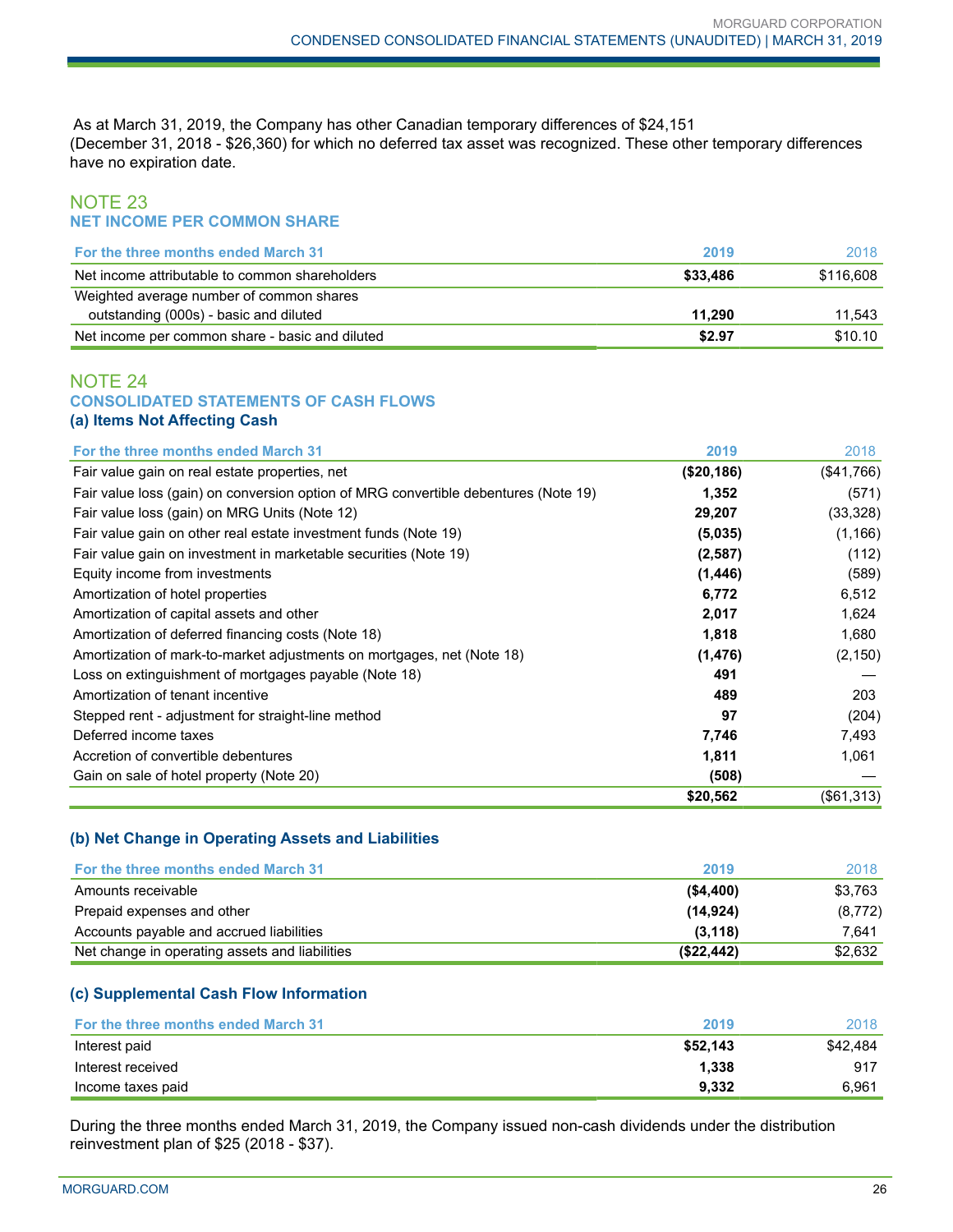## **(d) Reconciliation of Liabilities Arising from Financing Activities**

The following provides a reconciliation of liabilities arising from financing activities:

|                                | <b>Mortgages</b><br>payable | <b>Unsecured</b><br>debentures | <b>Convertible</b><br><b>debentures</b> | Lease<br><b>liabilities</b> | Loans<br>payable | <b>Bank</b><br><b>indebtedness</b> | Total       |
|--------------------------------|-----------------------------|--------------------------------|-----------------------------------------|-----------------------------|------------------|------------------------------------|-------------|
| Balance, beginning of period   | \$4,362,701                 | \$597,697                      | \$227,999                               | \$9,754                     | \$60,309         | \$225,160                          | \$5,483,620 |
| Adoption of IFRS 16            |                             |                                |                                         | 161,614                     |                  |                                    | 161,614     |
| Repayments                     | (27, 618)                   |                                |                                         | (490)                       | (47,090)         | (219, 449)                         | (294, 647)  |
| New financing, net             | 11.016                      | 223,575                        |                                         |                             | 28,000           | 49,482                             | 312,073     |
| Lump-sum repayments            | (34, 584)                   |                                |                                         |                             |                  |                                    | (34,584)    |
| Non-cash changes               | (26, 780)                   | 273                            | 3,570                                   | (684)                       |                  |                                    | (23, 621)   |
| Foreign exchange               | (27, 323)                   |                                |                                         | (217)                       | (1, 925)         |                                    | (29, 465)   |
| <b>Balance, March 31, 2019</b> | \$4,257,412                 | \$821,545                      | \$231,569                               | \$169.977                   | \$39,294         | \$55,193                           | \$5,574,990 |

## NOTE 25

## **CONTINGENCIES**

The Company is contingently liable with respect to litigation, claims and environmental matters that arise from time to time, including those that could result in mandatory damages or other relief, which could result in significant expenditures. While the final outcome of these matters cannot be predicted with certainty, in the opinion of management, any uninsured liability that may arise from such contingencies would not have a material adverse effect on the financial position or results of operations of the Company. Any settlement of claims in excess of amounts recorded will be charged to operations as and when such determination is made.

### NOTE 26 **MANAGEMENT OF CAPITAL**

Refer to the Company's annual audited consolidated financial statements as at and for the year ended December 31, 2018 for an explanation of the Company's capital management policy.

The total managed capital for the Company as at March 31, 2019 and December 31, 2018 is summarized below:

| As at                                     | <b>March 31, 2019</b> | December 31, 2018 |
|-------------------------------------------|-----------------------|-------------------|
| Mortgages payable, principal balance      | \$4,264,373           | \$4,369,811       |
| Unsecured Debentures, principal balance   | 825,000               | 600,000           |
| Convertible debentures, principal balance | 235,136               | 235,136           |
| Loans payable                             | 39,294                | 60,309            |
| Bank indebtedness                         | 55.193                | 225,160           |
| Lease liabilities                         | 169.977               | 9.754             |
| Shareholders' equity                      | 3,442,184             | 3,431,366         |
|                                           | \$9,031,157           | \$8,931,536       |

The Company monitors its capital structure based on an interest coverage ratio and a debt to gross book value ratio. These ratios are used by the Company to manage an acceptable level of leverage and are calculated in accordance with the terms of the specific agreements with creditors and are not considered measures in accordance with IFRS; nor is there an equivalent IFRS measure.

The Company's Unsecured Debentures contain covenants that are calculated on a non-consolidated basis, which represents the Company's consolidated results prepared in accordance with IFRS as shown on the Company's most recently published annual audited consolidated financial statements, adjusted, as required, to account for the Company's public entity investments in Morguard Residential REIT, Morguard REIT and Temple using the equity method. The covenants that the Company must maintain are a non-consolidated interest coverage ratio above 1.65 times, a non-consolidated debt to gross book value ratio not to exceed 65% and a minimum non-consolidated equity requirement of at least \$300,000. If the Company does not meet these covenants, the Unsecured Debentures will become immediately due and payable unless the Company is able to remedy the default or obtain a waiver from lenders. The Company is in compliance with all Unsecured Debenture covenants.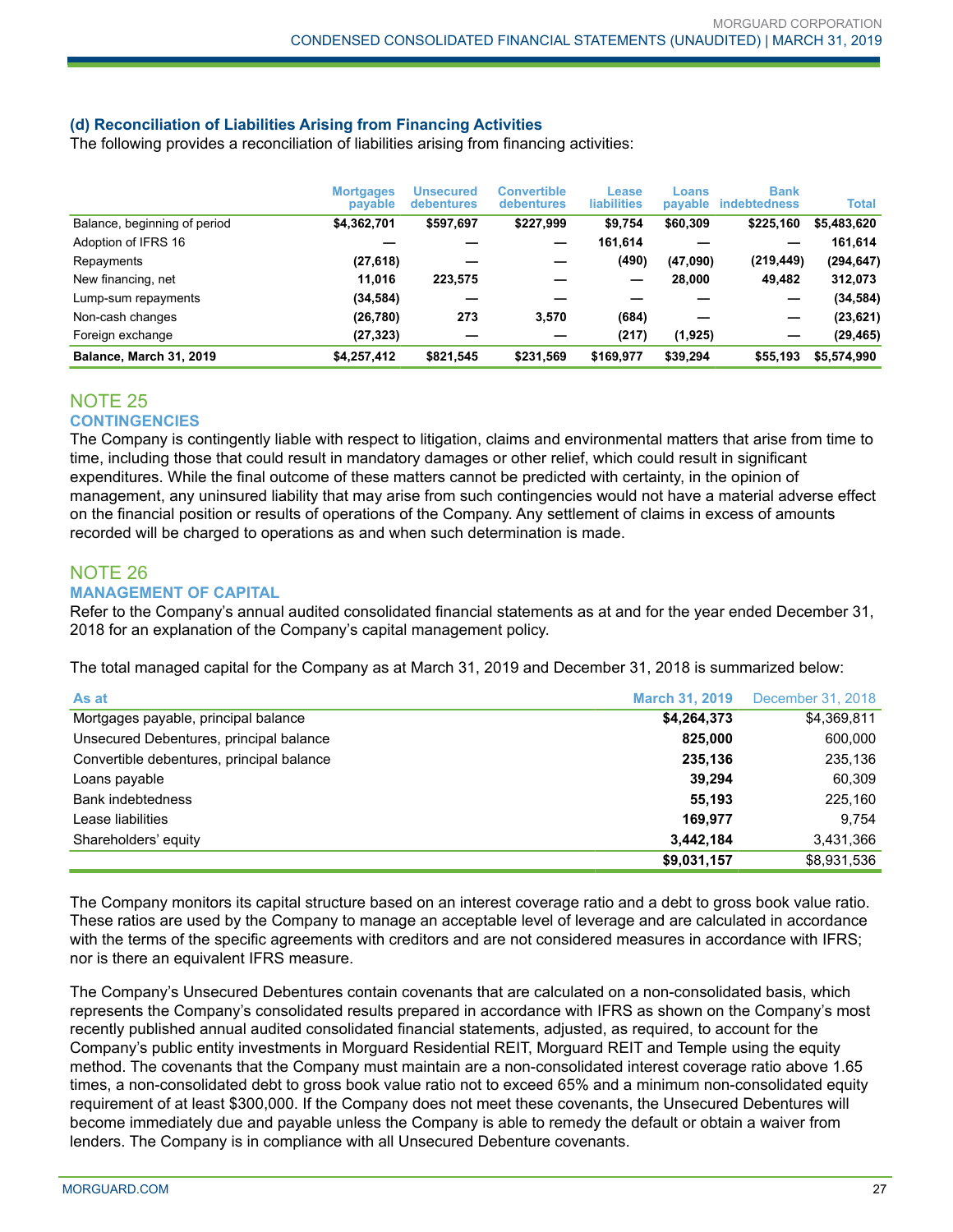# NOTE 27

## **FINANCIAL INSTRUMENTS AND RISK MANAGEMENT**

Refer to the Company's annual audited consolidated financial statements as at and for the year ended December 31, 2018 for an explanation of the Company's risk management policy as it relates to financial instruments.

#### **Fair Value of Financial Assets and Financial Liabilities**

The fair values of cash, restricted cash, amounts receivable, accounts payable and accrued liabilities and bank indebtedness approximate their carrying values due to the short-term maturity of those instruments. The fair values of construction financing payable and mortgages and loans receivable are based on the current market conditions for financing loans with similar terms and risks. The loans payable are reflected at fair value since they are based on a floating interest rate and reflect the terms of current market conditions.

Mortgages payable, Unsecured Debentures, convertible debentures, lease liabilities and finance lease receivable are carried at amortized cost using the effective interest rate method of amortization. The estimated fair values of longterm borrowings have been determined based on market information, where available, or by discounting future payments of interest and principal at estimated interest rates expected to be available to the Company.

The fair value of the mortgages payable has been determined by discounting the cash flows of these financial obligations using March 31, 2019, market rates for debts of similar terms (Level 2). Based on these assumptions, the fair value as at March 31, 2019, of the mortgages payable before deferred financing costs and mark-to-market adjustments is estimated at \$4,365,955 (December 31, 2018 - \$4,428,532), compared with the carrying value of \$4,264,373 (December 31, 2018 - \$4,369,811). The fair value of the mortgages payable varies from the carrying value due to fluctuations in interest rates since their issue.

The fair value of the Unsecured Debentures liability is based on its closing bid price (Level 1). As at March 31, 2019, the fair value of the Unsecured Debentures has been estimated at \$837,364 (December 31, 2018 - \$603,624) compared with the carrying value of \$825,000 (December 31, 2018 - \$600,000).

The fair value of the convertible debentures liability is based on their market trading prices (Level 1). As at March 31, 2019, the fair value of the convertible debentures before deferred financing costs has been estimated at \$236,547 (December 31, 2018 - \$229,797), compared with the carrying value of \$235,136 (December 31, 2018 - \$235,136).

The fair value of the finance lease receivable is determined by discounting the cash flows of the finance lease receivable using March 31, 2019, market rates for debt on similar terms (Level 3). Based on these assumptions, as at March 31, 2019, the fair value of the finance lease receivable has been estimated at \$56,098 (December 31, 2018 - \$55,941).

The fair value hierarchy of financial instruments and real estate properties measured at fair value in the consolidated balance sheets is as follows:

|                                                 | <b>March 31, 2019</b> |         |             | December 31, 2018 |         |             |
|-------------------------------------------------|-----------------------|---------|-------------|-------------------|---------|-------------|
| As at                                           | Level 1               | Level 2 | Level 3     | Level 1           | Level 2 | Level 3     |
| <b>Assets:</b>                                  |                       |         |             |                   |         |             |
| Real estate properties                          | s—                    | s—      | \$9,746,826 | \$—               | s—      | \$9,645,596 |
| Investments in real estate funds                |                       |         | 106.889     |                   |         | 103.984     |
| Investment in marketable securities             | 41,193                |         |             | 38.606            |         |             |
| <b>Financial liabilities:</b>                   |                       |         |             |                   |         |             |
| <b>Morguard Residential REIT Units</b>          |                       | 446.816 |             |                   | 417.481 |             |
| Conversion option on MRG convertible debentures |                       | 3.821   |             |                   | 2.469   |             |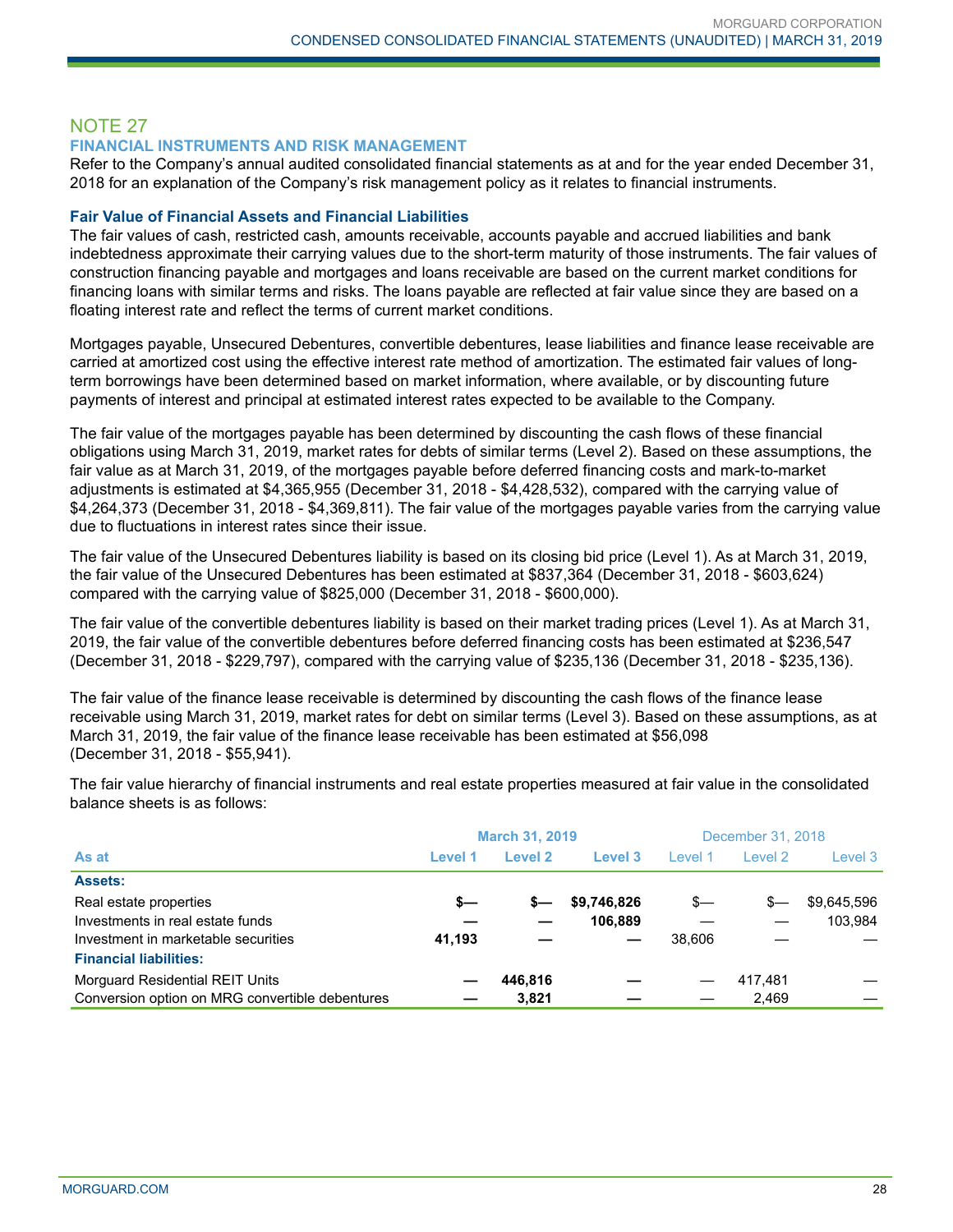## NOTE 28 **SEGMENTED INFORMATION**

#### **(a) Operating Segments**

The Company has the following five reportable segments after aggregation: (i) multi-suite residential, (ii) retail, (iii) office, (iv) industrial, and (v) hotel. The Company has applied judgment by aggregating its operating segments according to the nature of the property operations. Such judgment considers the nature of operations, types of customers and an expectation that operating segments within a reportable segment have similar long-term economic characteristics.

The following summary presents certain financial information regarding the Company's operating segments:

|                                                  | <b>Multi-suite</b> |               |               |                          |              |              |
|--------------------------------------------------|--------------------|---------------|---------------|--------------------------|--------------|--------------|
| For the three months ended March 31, 2019        | <b>Residential</b> | <b>Retail</b> |               | <b>Office Industrial</b> | <b>Hotel</b> | <b>Total</b> |
| Revenue from real estate/hotel properties        | \$91,633           | \$64,633      | \$60,297      | \$3,277                  | \$53,627     | \$273,467    |
| Property/hotel operating expenses                | (64, 715)          | (31, 965)     | (26, 570)     | (1, 129)                 | (44, 514)    | (168, 893)   |
| Net operating income                             | \$26,918           | \$32,668      | \$33,727      | \$2,148                  | \$9,113      | \$104,574    |
|                                                  |                    |               |               |                          |              |              |
|                                                  | <b>Multi-suite</b> |               |               |                          |              |              |
| For the three months ended March 31, 2018        | <b>Residential</b> | Retail        | <b>Office</b> | <b>Industrial</b>        | Hotel        | <b>Total</b> |
| Revenue from real estate/hotel properties        | \$83,863           | \$60,670      | \$55,944      | \$3,362                  | \$53,852     | \$257,691    |
| Property/hotel operating expenses                | (56, 141)          | (32, 884)     | (25,055)      | (1,096)                  | (42, 770)    | (157, 946)   |
| Net operating income                             | \$27,722           | \$27,786      | \$30,889      | \$2,266                  | \$11,082     | \$99,745     |
|                                                  |                    |               |               |                          |              |              |
|                                                  | <b>Multi-suite</b> |               |               |                          |              |              |
|                                                  | <b>Residential</b> | <b>Retail</b> |               | <b>Office Industrial</b> | <b>Hotel</b> | <b>Total</b> |
| <b>As at March 31, 2019</b>                      |                    |               |               |                          |              |              |
| Real estate/hotel properties                     | \$4,552,673        | \$2,776,600   | \$2,250,633   | \$166,920                | \$660,817    | \$10,407,643 |
| Mortgages payable                                | \$1,942,506        | \$905,155     | \$970,430     | \$31,614                 | \$407,707    | \$4,257,412  |
| For the three months ended March 31, 2019        |                    |               |               |                          |              |              |
| Additions to real estate/hotel properties        | \$6,981            | \$6,407       | \$6,162       | \$172                    | \$5,857      | \$25,579     |
| Fair value gain (loss) on real estate properties | \$45,413           | \$11,885      | (\$9,478)     | \$667                    | \$—          | \$48,487     |
|                                                  |                    |               |               |                          |              |              |
|                                                  | Multi-suite        |               |               |                          |              |              |
|                                                  | <b>Residential</b> | Retail        | <b>Office</b> | <b>Industrial</b>        | <b>Hotel</b> | Total        |
| As at December 31, 2018                          |                    |               |               |                          |              |              |
| Real estate/hotel properties                     | \$4,586,202        | \$2,642,745   | \$2,250,514   | \$166.135                | \$666.078    | \$10,311,674 |
| Mortgages payable                                | \$2,010,392        | \$913,478     | \$983,750     | \$31,826                 | \$423,255    | \$4,362,701  |
| For the three months ended March 31, 2018        |                    |               |               |                          |              |              |
| Additions to real estate/hotel properties        | \$6,905            | \$15,385      | \$60,269      | \$44,171                 | \$14,047     | \$140,777    |

#### **(b) Regional Segments**

The following summary presents financial information by the regions in which the Company operates:

| As at                            | <b>March 31, 2019</b> | December 31, 2018 |
|----------------------------------|-----------------------|-------------------|
| Real estate and hotel properties |                       |                   |
| Canada                           | \$7,564,070           | \$7,376,407       |
| United States                    | 2,843,573             | 2,935,267         |
|                                  | \$10,407,643          | \$10,311,674      |

Fair value gain (loss) on real estate properties  $$81,275$   $$131$  (\$15,653) (\$464) \$— \$65,289